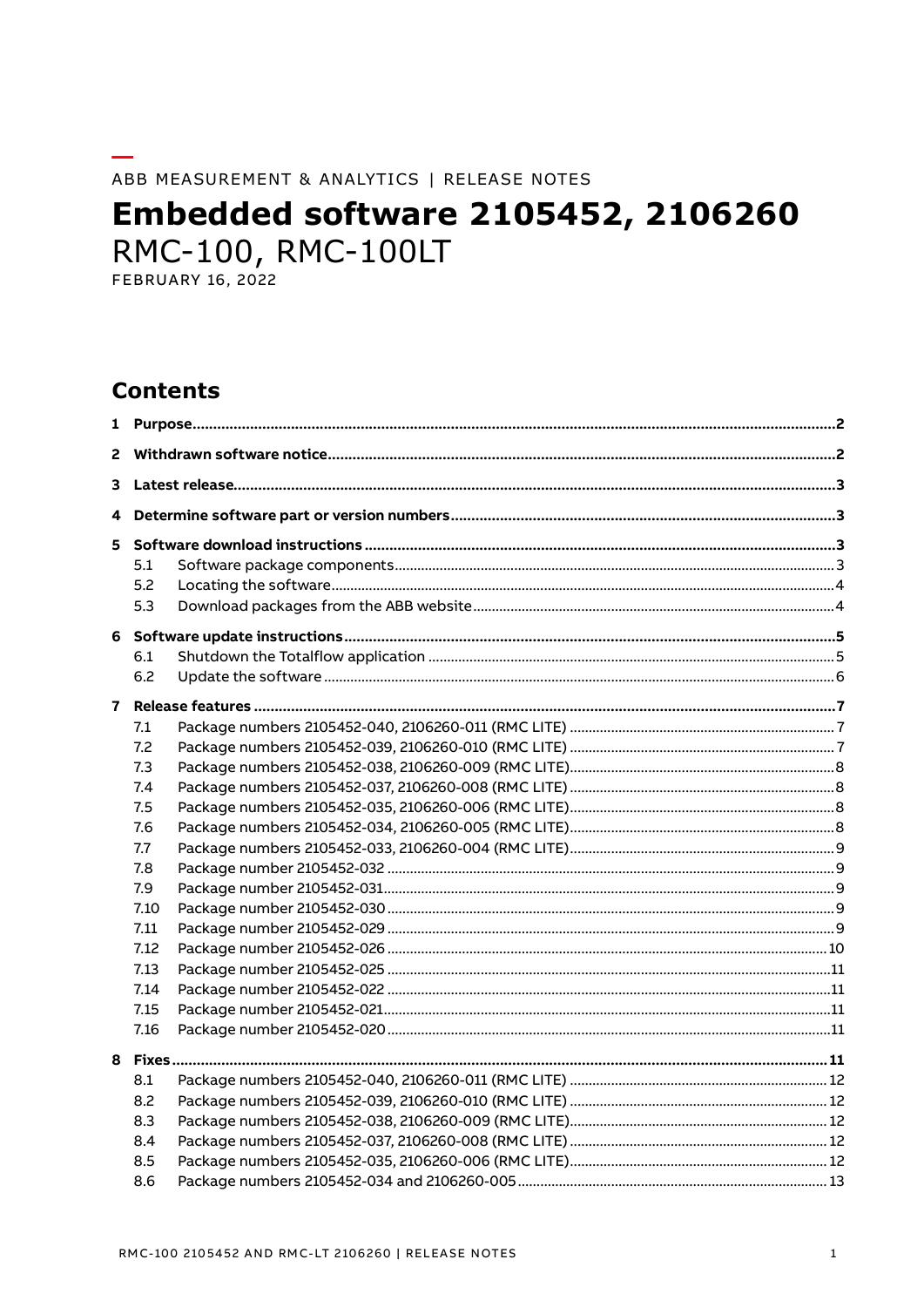| 8.7  |  |
|------|--|
| 8.8  |  |
| 8.9  |  |
| 8.10 |  |
| 8.11 |  |
| 8.12 |  |
| 8.13 |  |
| 8.14 |  |
| 8.15 |  |
| 8.16 |  |
|      |  |
| 9.1  |  |
| 9.2  |  |
| 9.3  |  |
| 9.4  |  |
| 9.5  |  |
|      |  |
|      |  |

# <span id="page-1-0"></span>**— 1 Purpose**

These release notes detail new features and modifications, functional changes, and bug fixes made to the remote modular controller (RMC-100) embedded software distributed in customer packages 2105452 (RMC-100, standard) and 2106260 (RMC-100, LITE).

ı.

**IMPORTANT NOTE:** This document includes release information on the most current version as well as several previous versions. The release details for the latest version are always described first.

# <span id="page-1-2"></span><span id="page-1-1"></span>**2 Withdrawn software notice**

The following customer package versions have been withdrawn and will not be supported. Plan to replace the software with a known working version or upgrade to the latest version as indicated in this document.

**Table 2-1: Withdrawn or earlier versions RMC-100**

| Component        | Part number            | <b>Internal version</b> |
|------------------|------------------------|-------------------------|
| Customer package | 2105452-039 or earlier | $4.4.0 - 4$ or earlier  |
| Flash            | 2105457-036 or earlier | $4.4.0 - 4$ or earlier  |

| Table 2-2: Withdrawn or earlier versions RMC-100-LITE |  |  |
|-------------------------------------------------------|--|--|
|-------------------------------------------------------|--|--|

| <b>Component</b> | Part number            | <b>Internal version</b> |
|------------------|------------------------|-------------------------|
| Customer package | 2106260-010 or earlier | $4.4.0 - 3$ or earlier  |
| Flash            | 2106229-010 or earlier | $4.4.0 - 3$ or earlier  |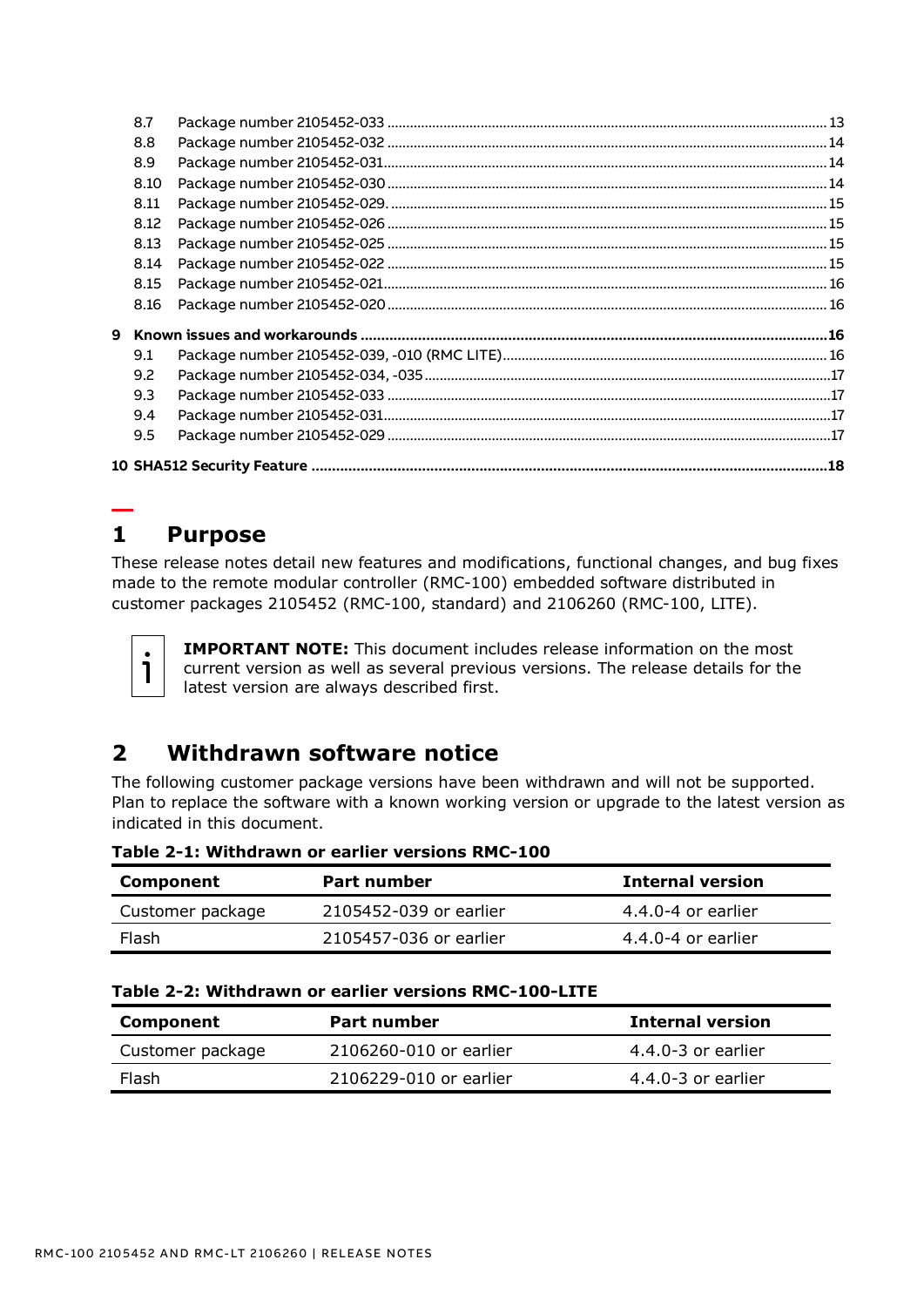# <span id="page-2-0"></span>**3 Latest release**

The latest software is available in customer package number 2105452-040.

| Component             | Part number | Internal version |
|-----------------------|-------------|------------------|
| Operating System (OS) | 2106487-004 | $4.4.0 - 2$      |
| Flash                 | 2105457-037 | $4.5.0 - 6$      |

**Table 3-1: Software included in customer package RMC-100: 2105452-040**

The latest software is available in customer package number 2106260-011.

| Table 3-2: Software included in customer package RMC-LT: 2106260-011 |  |
|----------------------------------------------------------------------|--|
|----------------------------------------------------------------------|--|

| Component             | Part number | <b>Internal version</b> |
|-----------------------|-------------|-------------------------|
| Operating System (OS) | 2106487-004 | $4.4.0 - 2$             |
| Flash                 | 2106229-011 | $4.5.0 - 6$             |



**IMPORTANT NOTE:** To use Flash 2105457-031 or 2106229-005 or later, upgrade to OS 2106487-001 is required. New flash versions are not backwards compatible with previous OS releases. Customer package (2105452) versions 027 and 028 were released internally and are skipped in this document.

1

**IMPORTANT NOTE:** If the customer currently has an RMC-100 running at 300 MHz, please refer to Technical Bulletin 2106369TB-TB214 – 300 MHZ RMC-100 prior to upgrading the flash to the new version. Customers are requested to change their RMC-100 300 MHz speeds to 720 MHz prior to performing the upgrade**.**

# <span id="page-2-1"></span>**4 Determine software part or version numbers**

To determine the software part or version numbers currently installed in your device:

- 1. Connect to the device on PCCU entry mode.
- 2. On the navigation tree select the top node on the tree, or the station name.
- 3. Select the **Registry** tab.
- 4. Locate and take note of the following:
- ⎯ Flash software part number
- ⎯ OS software part number
- 5. If the part numbers of either the flash or OS match those listed in section [0,](#page-1-2) plan to update the software to the latest versions.

# <span id="page-2-2"></span>**5 Software download instructions**

Software is available for download from ABB websites. Review the following sections to determine how to locate and download software.

## <span id="page-2-3"></span>**5.1 Software package components**

The ABB Totalflow devices embedded software is distributed in packages. Packages may contain all or some of the components required for the device operation. Depending on the changes performed on each release, all or some components may have been modified. Packages may include:

- ⎯ Operating system and boot software (OS, Boot)
- ⎯ Main application (Flash)
- $-$  Default base device configuration file (Config)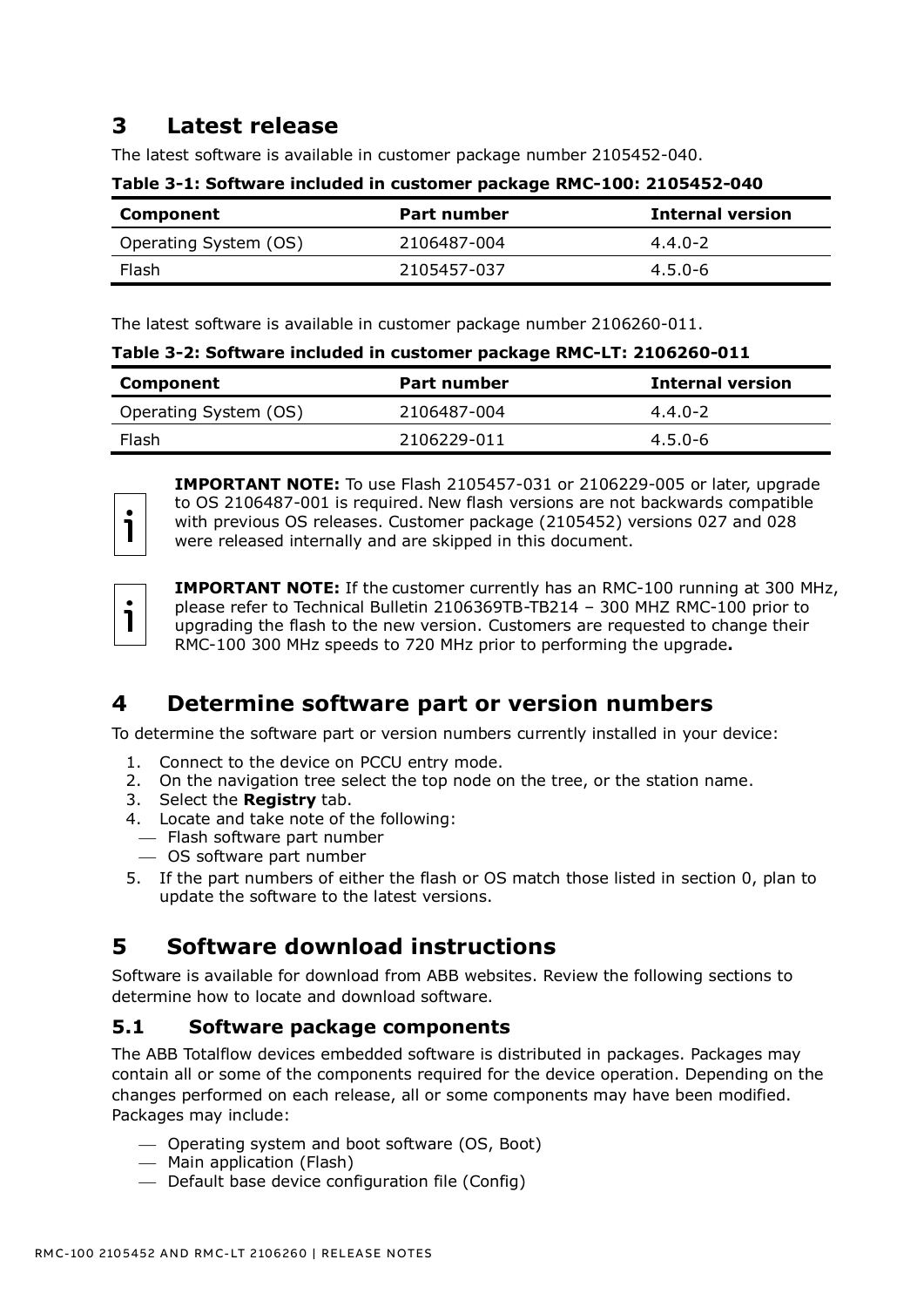For a more detailed description, see the Device Loader help topics available by clicking **Help** from PCCU.

## <span id="page-3-0"></span>**5.2 Locating the software**

Each customer package is identified by the software component included in the package and the part number and revision. For example:

- $-$  A package containing the flash for the RMC-100, will be identified as FLASH package (2105457-NNN), where NNN is the revision of the package.
- $-$  A package containing the operating system and flash software for the RMC-100 (also referred to as customer package), will be identified as Customer package (2105452- NNN), where NNN is the revision of the package.

## <span id="page-3-1"></span>**5.3 Download packages from the ABB website**



**IMPORTANT NOTE:** The website images shown in this procedure are used as examples. The images may show older versions of software. Always make sure to download the latest software available.

To download from the ABB website:

- 1. Go to [www.abb.com/upstream.](http://www.abb.com/upstream)
- 2. Scroll down to locate the product list.

#### **Figure 5-1: ABB Totalflow website – Main page full product offering**



3. Select the product name (RMC-100 or XCore) to display the product-specific web page.

# **Figure 5-2: ABB Totalflow website – Product specific web page**



4. Scroll down the product page and select the **Downloads** tab.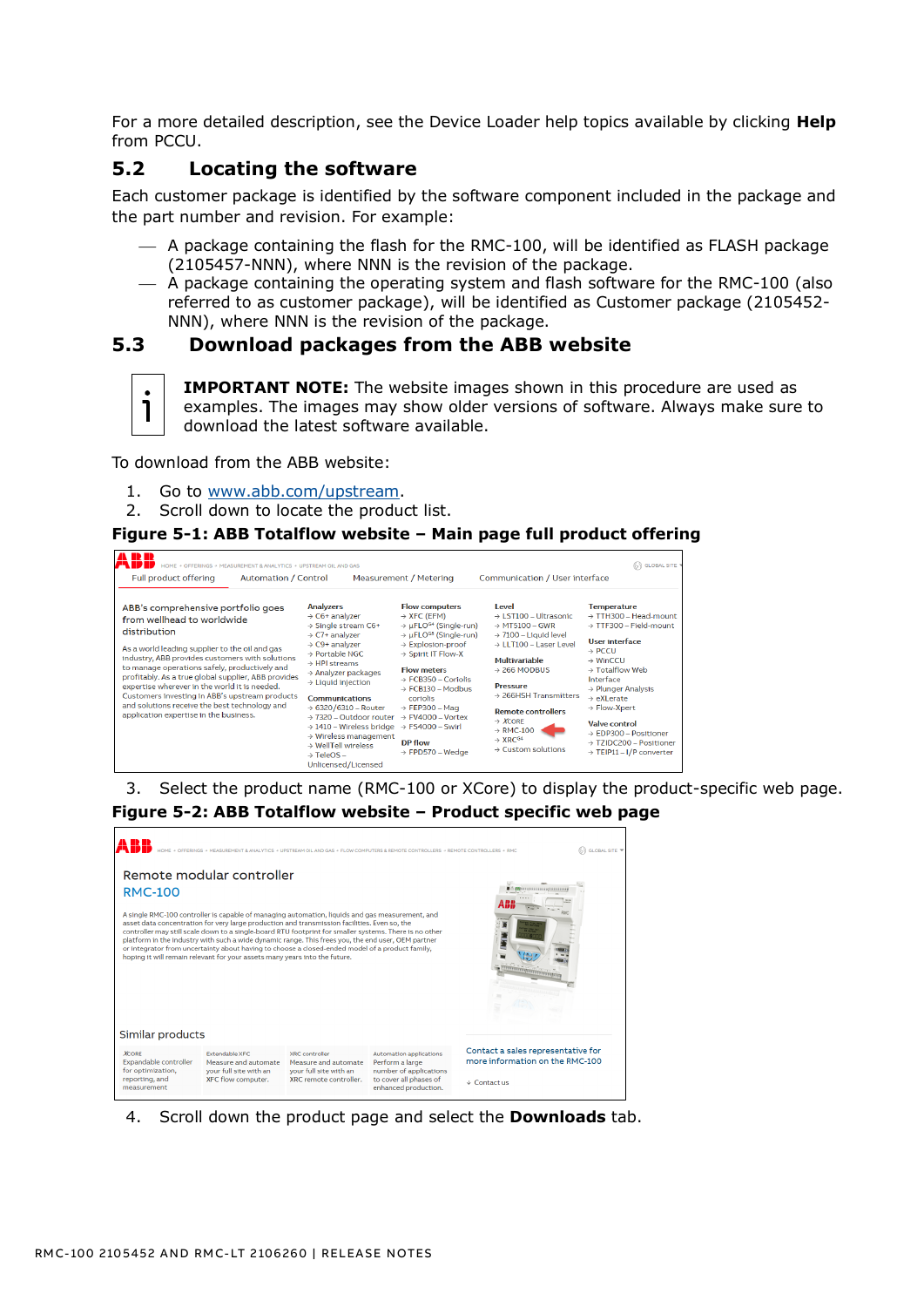#### **Figure 5-3: RMC-100 downloads**

| <b>Downloads</b><br>Overview |                                                                                                                                                     |
|------------------------------|-----------------------------------------------------------------------------------------------------------------------------------------------------|
| Downloads for RMC100         |                                                                                                                                                     |
| Available documents:         | $\rightarrow$ Advanced search $\rightarrow$ Documents in all languages                                                                              |
| Popular documents (5)        | Customer Package Software DL - RMC-100 standard customer package (2105452-021).<br>Contains both FLASH and OS.                                      |
| Brochure (24)                | <b>ZIP</b><br>Summary: RMC-100 standard customer package. Both FLASH and OS included. Review<br>A.7IP<br>new features or defect fixes i (Show more) |
| Bulletin (1)                 | English - 2017-10-13 - 17,09 MB                                                                                                                     |
| Data sheet (1)               | Software DL - RMC-100 Customer Package 2105452 Release Notes<br>imana.<br>Summary: Release Notes for the RMC-100 Embedded Software Customer Package |
| Drawing (26)                 | 火 PDF<br>2105452<br>English - 2017-10-13 - 0.30 MB                                                                                                  |
| Manual (3)                   | FLASH Software DL - RMC-100 standard FLASH package (2105457-019).                                                                                   |
| Release note (1)             | Summary: RMC-100 standard FLASH<br><b>ZIP</b><br>出 ZIP<br>English - 2017-07-25 - 6.24 MB - $\bigwedge$ For approved users only                      |
| Software (11)                | FLASH Software DL - RMC-100 standard FLASH package (2105457-018).                                                                                   |

- 5. On the navigation pane (left), scroll down, select **Software**.
- 6. On the list pane (right), select the required software package.
- 7. Click **Zip** to download.
- 8. Save the package when prompted. Select **Save as** to choose the desired location on the local drive.
- 9. Locate and extract the file from the downloaded Zip file. The extracted file has a .pkg extension.
- 10. For improved security (ensure that your downloaded package is intact), locate and select the specific SHA512 for the package number.
- 11. Download this file to your local drive when prompted. Check files as instructed in [Software package integrity check instructions](http://search.abb.com/library/Download.aspx?DocumentID=ML%2F2107014&LanguageCode=en&DocumentPartId=2107014&Action=Launch) [\(2107014MNAA\)](http://search.abb.com/library/Download.aspx?DocumentID=ML%2F2107014&LanguageCode=en&DocumentPartId=2107014&Action=Launch).



**IMPORTANT NOTE:** The SHA512 file is used to verify that the downloaded software has not been corrupted during download and is valid. This is not required but highly recommended. See section [10](#page-19-0) for more information. The SHA512 file name includes the number and version of the associated package. There is a file for each part number. Make sure you download the SHA512 that matches the software package number you need to check. For assistance downloading software, contact technical support.

# <span id="page-4-0"></span>**6 Software update instructions**



**NOTICE – Service disruption.** Do not upgrade your device until you have reviewed if there are known issues in the latest customer package (or flash) you plan to use for your upgrade. Refer to section [9](#page-17-2) [Known issues and workarounds.](#page-17-2) Some issues may cause service disruption if not performed following ABB recommendations or during a planned maintenance window.

**IMPORTANT NOTE:** Ensure device and measurement data are saved or backed up before software updates. For details, see the RMC user manual or select **Help** from the PCCU top tool menu.

Updating the software on the RMC-100 and RMC-LT requires the shutdown of the Totalflow application before updating the software.

#### <span id="page-4-1"></span>**6.1 Shutdown the Totalflow application**

- 1. Start PCCU and connect to the device in Entry mode.
- 2. From the top menu, select **View** and select **Expert**.
- 3. On the navigation tree, select the top node or station name.
- 4. On the Station Setup tab, scroll down to **System Shutdown** command.
- 5. Click the value field next to System Shutdown and select **Yes**.
- 6. Click **Send** to shut down the Totalflow application.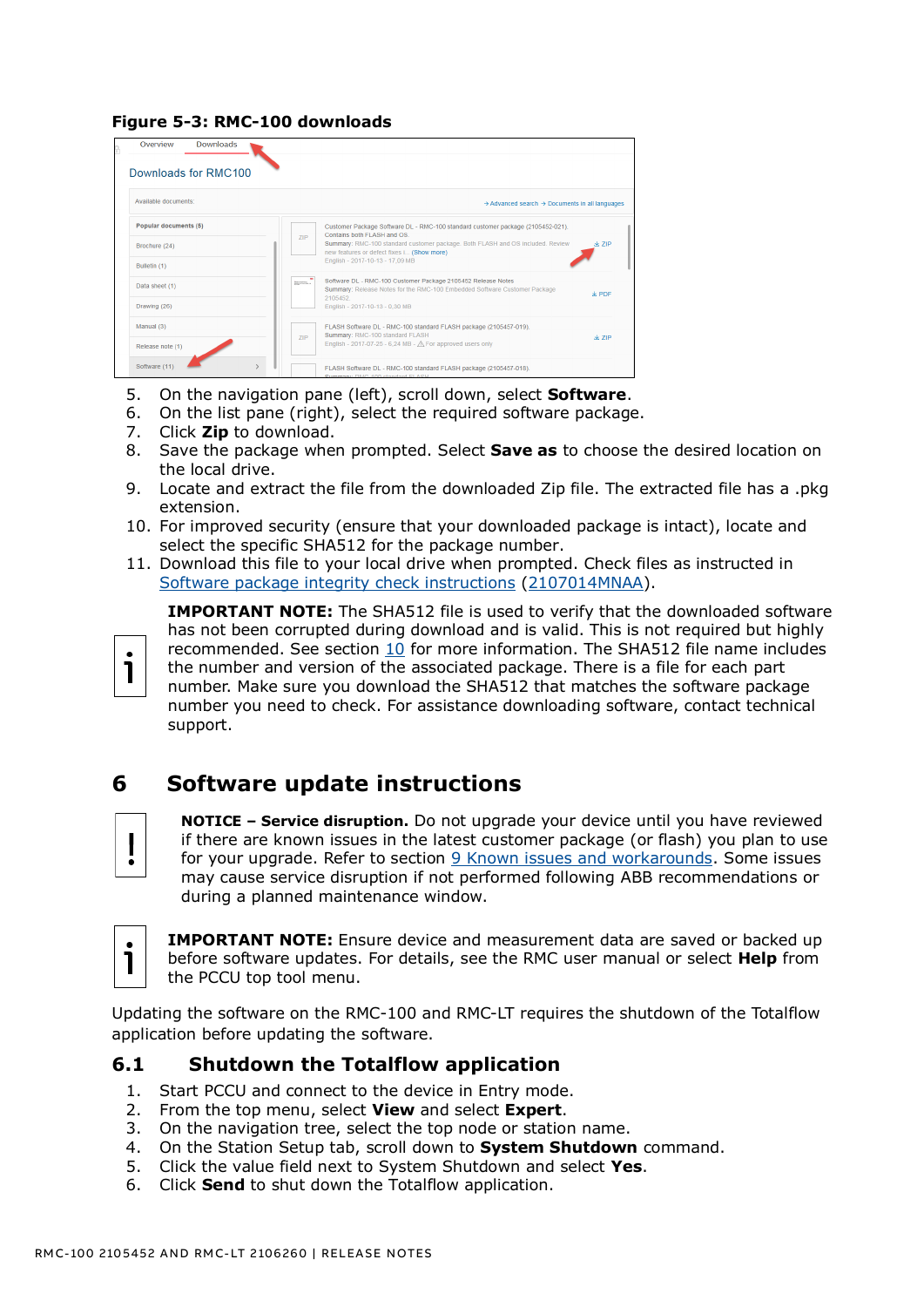| X<br>回<br><sup>t</sup> <sub>u</sub> PCCU32 - [Entry]<br>Status; A Concertainty & Security Service &         |  |         |                                                     |                                                                                                                                                                 |  |
|-------------------------------------------------------------------------------------------------------------|--|---------|-----------------------------------------------------|-----------------------------------------------------------------------------------------------------------------------------------------------------------------|--|
| Operate View Window Help<br>$E \times$<br>圖書                                                                |  |         |                                                     |                                                                                                                                                                 |  |
| $\Theta$ $\mathbb{F}$<br>◈<br>íO<br>$\mathbf{D} \mathcal{Z}$<br>$\boxed{\mathbf{M_B}}$<br><b>India</b><br>陘 |  |         |                                                     |                                                                                                                                                                 |  |
| $-$ G5UFLO2013<br><b>E</b> Communications<br>-Totalflow/TCP<br>Totalflow/USB                                |  | 0.7.10  | <b>Description</b><br><b>Lithium Battery Status</b> | Station Setup   Application/License Management   Selectable Units Setup   Battery Information   Resources   System Log   Security Log   Registry<br>Value<br>OK |  |
| Totalflo - /COM0:                                                                                           |  |         | --- Low Charger Alarm Enable ---                    |                                                                                                                                                                 |  |
| Com <sub>2</sub>                                                                                            |  | 0.7.22  | <b>Low Charger Alarm</b>                            | <b>Fnabled</b>                                                                                                                                                  |  |
| Bluetooth<br><b>E</b> -Therms Master                                                                        |  | 0.7.0   | <b>Low Charger Alarm State</b>                      | <b>In Alarm</b>                                                                                                                                                 |  |
| <b>E-NGC Client</b>                                                                                         |  |         | --- Backup ---                                      |                                                                                                                                                                 |  |
| <b>E</b> -Coriolis Interface                                                                                |  | 0.21.0  | <b>Update Cold Start Configuration</b>              | <b>No Operation</b>                                                                                                                                             |  |
| 由·Liquid                                                                                                    |  |         | --- System Startup/Shutdown ---                     |                                                                                                                                                                 |  |
| <b>i</b> Gas                                                                                                |  | 0.9.5   | <b>Last System Boot Date/Time</b>                   | 10/10/17 19:18:44                                                                                                                                               |  |
| 由 I/O Interface                                                                                             |  | 0.7.4   | <b>System Shutdown</b>                              | Yes                                                                                                                                                             |  |
| <b>E</b> ⊪Flow Measurement<br>中 AGA7-2                                                                      |  | 0.7.5   | <b>System Shutdown / then Reset</b>                 | <b>No</b>                                                                                                                                                       |  |
| 由·Display                                                                                                   |  |         | Warm Start Status                                   |                                                                                                                                                                 |  |
| -Holding Registers                                                                                          |  | 0.9.21  | <b>Start Log Time</b>                               | 01/13/17 15:19:31                                                                                                                                               |  |
| 由 Trend System                                                                                              |  | 0.9.20  | <b>Zero Warm Start Counters</b>                     | <b>No</b>                                                                                                                                                       |  |
| <b>Analysis Trend File</b>                                                                                  |  | 0.9.22  | <b>Number of Power Fail Warm Starts</b>             | 6                                                                                                                                                               |  |
| 由 Operations                                                                                                |  | 0.9.23  | <b>Number of Watchdog Timeouts</b>                  | 29                                                                                                                                                              |  |
|                                                                                                             |  |         | LCD Display Date/Time Format                        |                                                                                                                                                                 |  |
|                                                                                                             |  | 0.7.15  | <b>Date/Time Format</b>                             | mmddyy hhmmss                                                                                                                                                   |  |
|                                                                                                             |  | 0.7.16  | <b>Date Separator</b>                               | Slash /                                                                                                                                                         |  |
|                                                                                                             |  | 0.7.17  | <b>Time Separator</b>                               | <b>Colon hh:mm:ss</b>                                                                                                                                           |  |
|                                                                                                             |  |         |                                                     |                                                                                                                                                                 |  |
|                                                                                                             |  | Re-read | Monitor                                             | Print<br>Screen Save<br>XHelp <sup>2</sup><br>Send<br>Close<br>Help                                                                                             |  |
| 120 #Errors:<br>#Polls:<br>Connected to 10.127.184.186<br>Ready<br>$\Omega$<br>Login: user                  |  |         |                                                     |                                                                                                                                                                 |  |

**Figure 6-1: System shutdown**

7. Click **Send**. Sending this command to the device will set the device to loader mode. 8. Click **Close**.

## <span id="page-5-0"></span>**6.2 Update the software**

Use the device loader utility to update the software:

1. From the top PCCU tool bar, select the **loader** icon.

#### **Figure 6-2: Starting the device loader**



- 2. Establish a connection with the device.
- 3. When the device loader screen displays, click **Help** for detailed update instructions.



**IMPORTANT NOTE:** The Flash and OS should be updated when a new release is available. Contact ABB technical support regarding questions of backwards compatibility between previous versions of flashes and OS.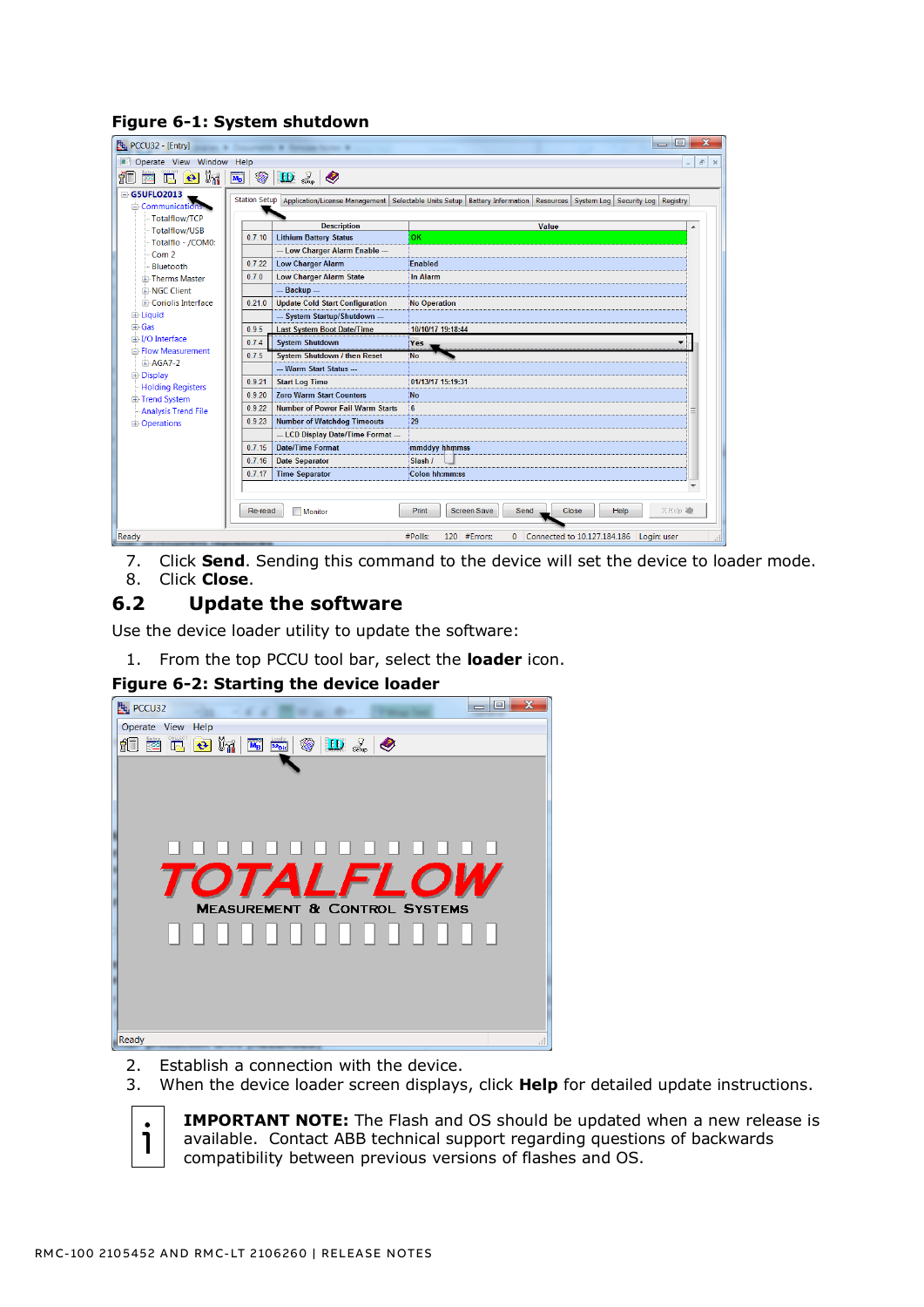# <span id="page-6-0"></span>**7 Release features**

Features or enhancements for each version can be reviewed in this section.



**IMPORTANT NOTE:** Customer package (2105452) versions 027 and 028 were released internally and are skipped in this document.

# <span id="page-6-1"></span>**7.1 Package numbers 2105452-040, 2106260-011 (RMC LITE)**

The following new features have been added to the Totalflow RMC-100 and RMC-100-Lite devices:

- $-$  Added Gross Volume calculation to the API Liquid application:
	- − Added Gross Volume registers to current measurement data.
	- − Added register based read access to Gross Volume registers.
	- − Included Gross Volume Daily and Log Period QTR records.
- ⎯ Added monthly accumulators for volumes, mass, flowing pressure and flowing temperature to the API Liquid application:
	- − Added Monthly Accumulator registers to current measurement data.
	- − Added register based read access to Monthly Accumulator registers.

#### ⎯ Added a new application: Batch Log. This application has the following capabilities:

- − It is user configurable and provides flexibility to create custom logs.
- − It allows up to 10 Batch Groups per Batch Log app instance and 10 Batch Logs per Batch Log Group
- − Each Batch Log can have up to 50 numeric values and 20 string values.
- − Supports batch trigger types of hourly, daily, weekly, and monthly logging.
- Supports register access and remote protocol access (DSID)

## <span id="page-6-2"></span>**7.2 Package numbers 2105452-039, 2106260-010 (RMC LITE)**

The following new features have been added to the Totalflow RMC-100 and RMC-100-Lite devices:

#### **7.2.1 MQTT (client) enhancements**

- ⎯ Support **On Request Birth Payload** based on the ABB Ability standard
- ⎯ Added support data publishing for the Totalflow Holding Registers Application based on the ABB Ability standard

#### **7.2.2 MQTT (REST) configuration UI enhancements**

- ⎯ Support for Secure MQTT REST Interface
- ⎯ Support for search and pagination
- $-$  Support for application software signing
- $-$  Application data publishing support:
	- − Holding Registers, AGA-3, AGA-7, Plunger Control, API Liquid SU, Gas Lift, and Shutdown.
- $-$  Snapshot data publishing support:
	- − For AGA3, AGA7, API Liquid SU: Events, trends, alarms, daily and custom logs
	- For Plunger, Gas Lift and Shutdown applications: Events, trends, and alarms
	- − For Holding Registers: trends and alarms
- ⎯ Several configuration and management options across several REST Interface pages:
	- − Initial (MQTT parameter) configuration, application and register configuration
	- − User management
	- − Audit Logging with report download support
	- − MQTT Protocol and Sparkplug Statistics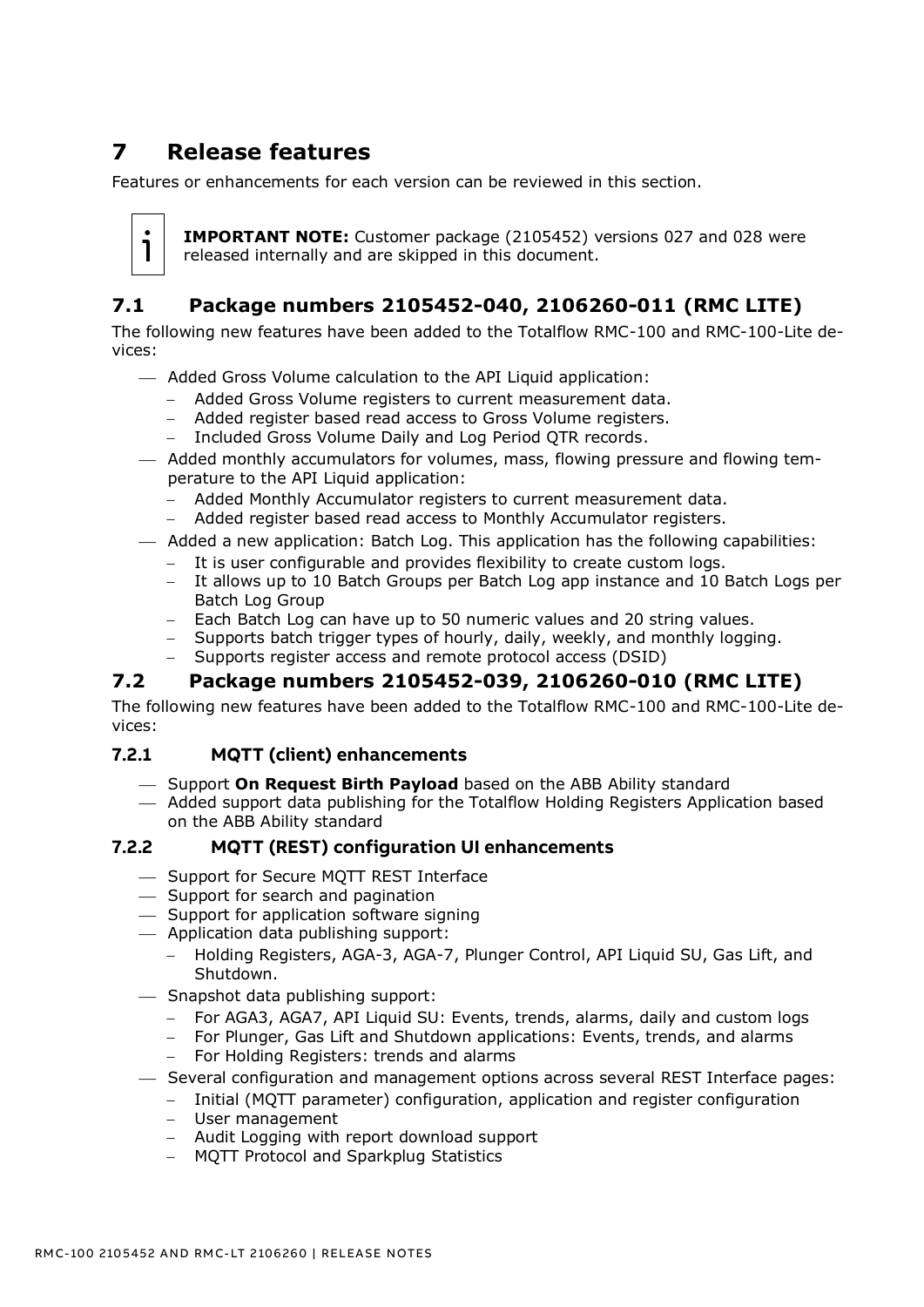

**IMPORTANT NOTE:** See section [9](#page-17-2) [Known issues and workarounds](#page-17-2) for additional details on data publishing and MQTT functionality limits for this software version.

# <span id="page-7-0"></span>**7.3 Package numbers 2105452-038, 2106260-009 (RMC LITE)**

The following new features have been added to the Totalflow RMC-100 and RMC-100-Lite devices

- ⎯ Updated XIO Interface app to support Data Transfer app on the XIO
- ⎯ Updated RMC-100 Lite Totalflow application license scheme. RMC-100 Lite now supports up to 104 standard applications (including 4 default apps), 4 XIO apps, 2 IEC apps, and 4 Station apps.

# <span id="page-7-1"></span>**7.4 Package numbers 2105452-037, 2106260-008 (RMC LITE)**

No new features or enhancements for customer package 2105452-037 or 2106260-008.

# <span id="page-7-2"></span>**7.5 Package numbers 2105452-035, 2106260-006 (RMC LITE)**

The following new features have been added to the Totalflow RMC-100 and RMC-100-Lite device:

- ⎯ Updated PID Controller Application including:
	- − Making the application calibration, zero setpoint and shutdown aware
	- − Inhibiting manual mode windup
	- − Adding options to Controller Reset Mode
	- − Adding additional override statistics
- ⎯ Updated Gas Lift Application including:
	- − Adding compressor limits
	- − Adding a grouping option
	- − Adding a continuous optimization mode
	- − Adding multiple optimization options
	- − Move the graph pop-up from the GUI screen to a tab
	- − Making the Gas Lift application PID aware
	- − Improving the usability of the Step Rate Test
- ⎯ Updated Alarm System Application by removing an internal limitation on address-able registers by changing the register index value from one byte to two bytes.
- ⎯ Updated Station Application to allow G5 XFC, G5 XRC and RMC Lite to instantiate up to 4 Station Applications.
- $-$  Repackage the OSAL libraries with the Totalflow application so that OS upgrade is not required

# <span id="page-7-3"></span>**7.6 Package numbers 2105452-034, 2106260-005 (RMC LITE)**

The following new features have been added to the Totalflow RMC-100 and RMC-100-Lite devices

- ⎯ New support for **Extendable IO (XIO)** devices on the RMC and RMC-LITE controllers. XIOs support distributed I/O and serial port expansion:
	- New XIO Interface application for XIO-RMC integration
	- − New support for the Ethernet-Serial Passthrough Application.
- ⎯ New support for auto-discovery features in the RMC, uFLOG5/XSeriesG5.
- ⎯ Updated I/O Interface application:
	- − New support for hot-swappable and hot-pluggable TFIO modules.
	- − New support for remote calibration of I/O points
- ⎯ Updated networking tab interface
	- − Added enhanced networking features in RMC, uFLOG5/XSeriesG5 devices
	- − Added IEC performance statistics warnings about use of unsecured protocols for cybersecurity awareness.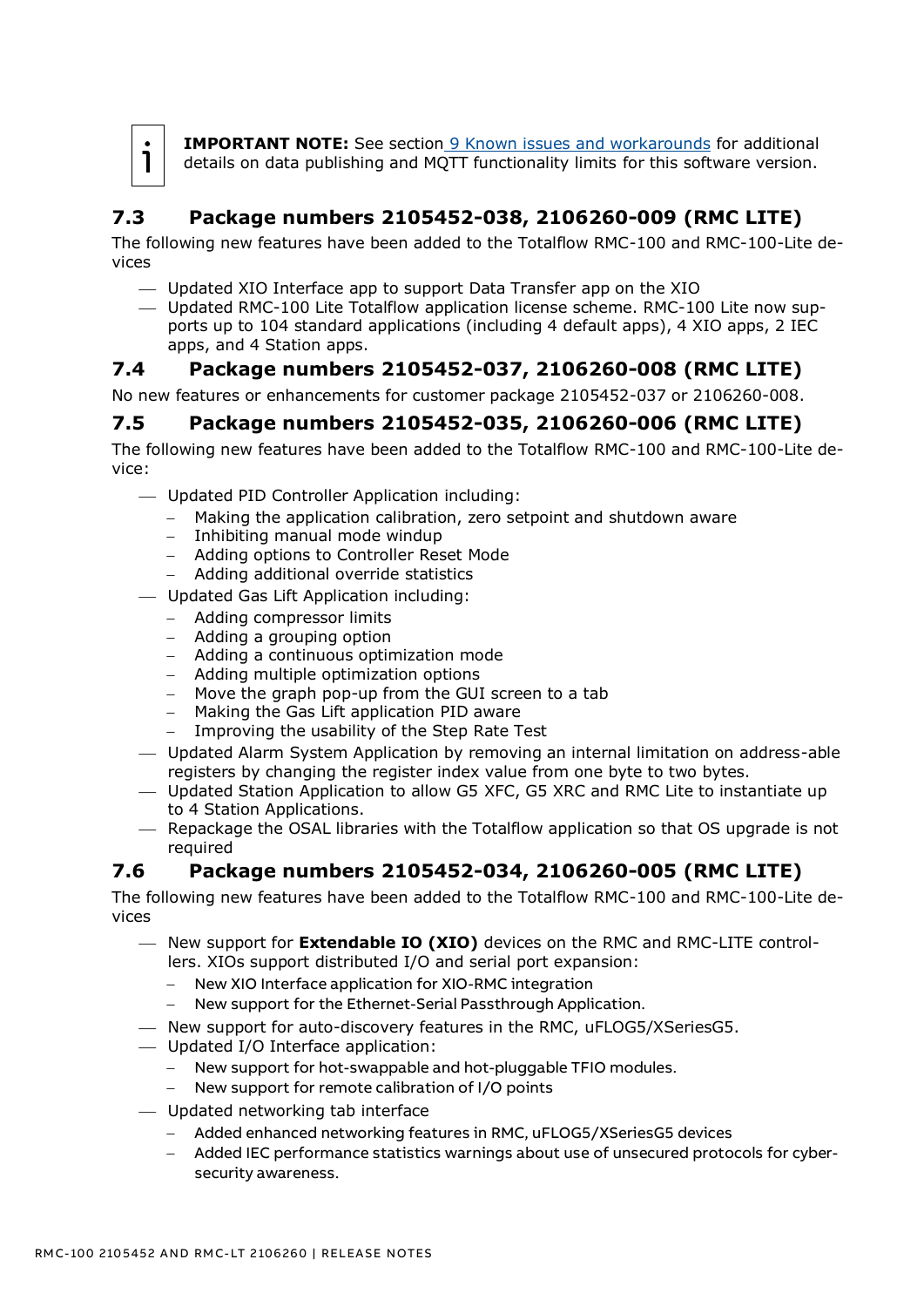# <span id="page-8-0"></span>**7.7 Package numbers 2105452-033, 2106260-004 (RMC LITE)**

The following new features have been added to the Totalflow RMC and G5 XSeries devices. PCCU supports these new features in its entry mode configuration screens.

- New Station application to support:
	- − Multiple meter run flowrates/volumes to be summed for station totalization
	- − Basic multi-tube (run) tube switching that enables or disables meter tubes based on low/high limits of flowrates/volumes



**IMPORTANT NOTE:** This is a new station application for G5 XSeries and RMC that is different from and not compatible with the station application provided on G4 devices.

# <span id="page-8-1"></span>**7.8 Package number 2105452-032**

Support for the MQTT protocol has been added to the RMC. The MQTT protocol is turned off by default. Refer to the [Digital Oilfield User Manual](https://search.abb.com/library/Download.aspx?DocumentID=ML%2F2106300&LanguageCode=en&DocumentPartId=2106300&Action=Launch) and the [Enable MQTT How to](https://search.abb.com/library/Download.aspx?DocumentID=ML%2F2106521&LanguageCode=en&DocumentPartId=2106521&Action=Launch) Guide for assistance in using the protocol.

#### <span id="page-8-2"></span>**7.9 Package number 2105452-031**

No new features or enhancements for customer package 2105452-031.

#### <span id="page-8-3"></span>**7.10 Package number 2105452-030**

The following enhancements are included in the customer package version 2105452-030.

#### **7.10.1 API Liquid tube application**

- Shrinkage Factor/Stock Tank Volume
	- If the user chooses to enable Shrinkage Factor/Stock Tank Volume, the Stock Tank Volume will then be calculated from Net Standard Volume and either a user-entered or live measured Shrinkage Percentage. Also, average Shrinkage Factor and total Stock Tank Volume will be logged in Log Period and Daily QTRs.
- ⎯ Drive Gain Monitor/Log in QTRs If the user chooses to enable Drive Gain Monitor/Log in QTRs, the Coriolis Drive Gain will then be updated every second from a user-provided Drive Gain Source Register. Also, a flow weighted or linear average value (user-selectable) of Drive Gain will be logged in Log Period and Daily QTRs.
- ⎯ User-Selectable Input Units Users can now choose to assign various volume or mass K factor units to their pulse inputs and various volume or mass flow rate units to the input flow rate if they are getting volume or mass flow rate inputs from the primary meter. If they are using pulse inputs, they can also specify a volume or mass flow rate unit to be used for Multi Meter Factor reference flow rates. For flow rate inputs, the unit for the input flow rate is also used for Multi Meter Factor reference flow rates.
- $-$  Light Hydrocarbons EVP Calculation Added "Test EVP Calc Per TP-15" tab to API Liquid tube applications' entry mode screens which allows users to calculate Equilibrium Vapor Pressure under various density and temperature conditions.
- ⎯ RMC-100-LITE support A new product offering that allows customers to purchase an RMC 300 MHz device (as compared to the current 720 MHz option). The RMC-LITE will be limited to 25 instantiated applications and will only operate at a speed of 300 MHz. The product will be offered in the very near future.

## <span id="page-8-4"></span>**7.11 Package number 2105452-029**

The following enhancements are included in the customer package version 2105452-029:

- ⎯ The IEC application is now capable of running multiple IEC application instances.
- ⎯ Users can now choose the bandwidth of the Ethernet interface.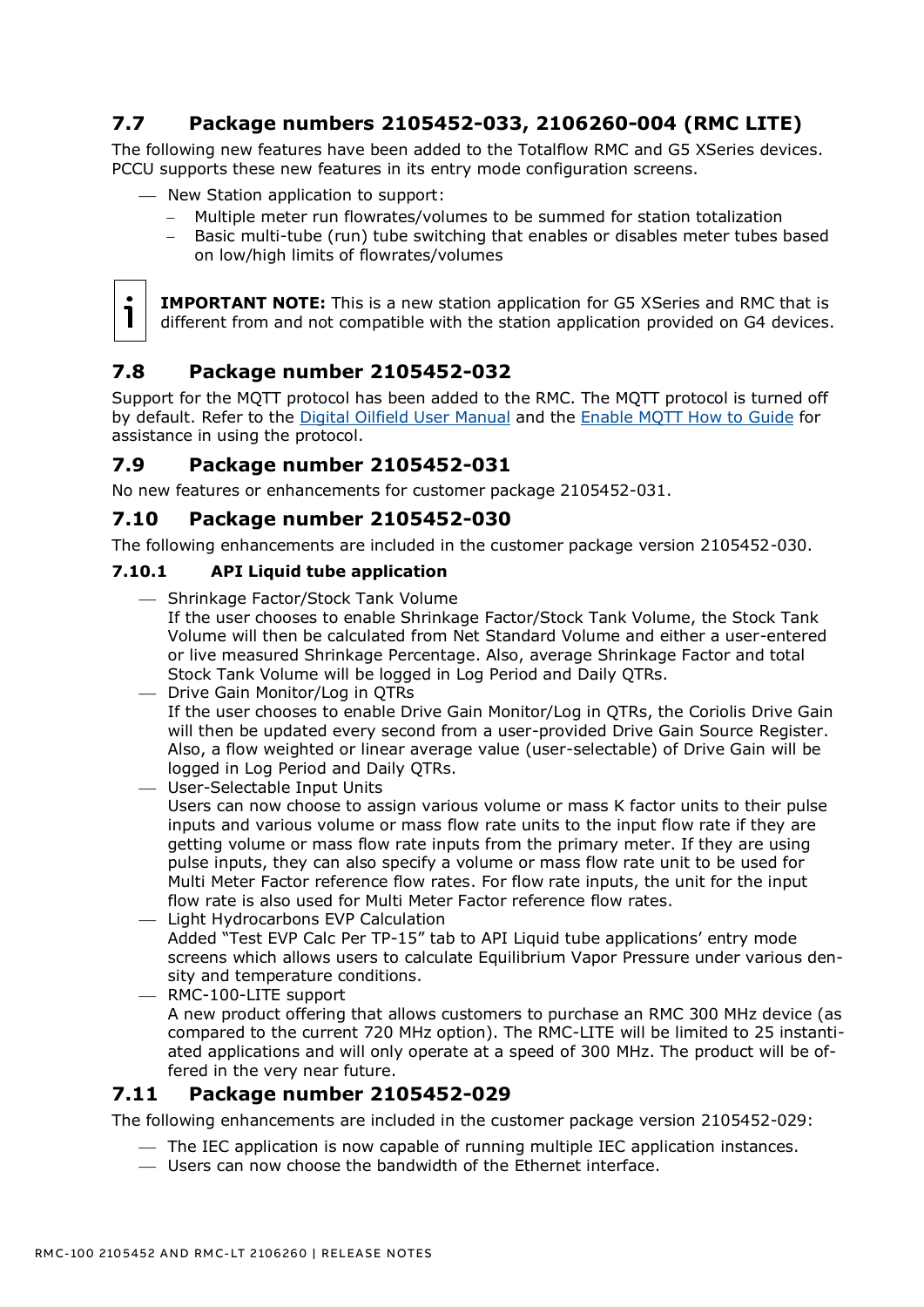#### **7.11.1 IEC application**

- $-$  All the available programming options can now be used in the IEC resource (customer logic development environment) as recommended in the IEC 61131.
- ⎯ There are now 5 different application credits available in the application table.
- ⎯ There is now an IEC Base application along with four different application package levels (Tiers).
- $-$  Each application credit allows for only one IEC resource to run.
- $-$  Users will have the capability to instantiate up to 10 IEC applications onto the device. Any combinations of the different application package tiers can be used.
- ⎯ Users can select, create, and delete their own custom IEC resource in a common folder.
- Refer to the IEC User Guide for further information on using the new enhancements.

#### **7.11.2 Ethernet Stat Changes**

- ⎯ Users can set the Ethernet bandwidth and the duplex mode depending upon the other devices (switches etc.) in the network. Several different bandwidths are now selectable in the Communications - Ethernet tab.
- ⎯ Users can now set Ethernet data rate limiting on incoming and outgoing Ethernet traffic.
- ⎯ New Ethernet usage statistics are now available to allow the user to monitor traffic for bandwidth utilization, dropped packets or error packets etc. at any point of time. Users can trend these parameters to get a historical view of the activity on the Ethernet. These new statistics are in the Communications – Ethernet tab.

#### <span id="page-9-0"></span>**7.12 Package number 2105452-026**

The following enhancement is included in the customer package version 2105452-026:

⎯ US AGA3, US AGA7 and API Liquid tube applications can now run in Enhanced mode which activates the following new features.

#### **7.12.1 US AGA3 tube application**

- $-$  A new part number is designated to the tube application when it is running in Enhanced mode.
- ⎯ Added capability to alarm on SP and DP out of the range of URL and Calibrated Span and various other conditions, and the capability to log the activation and clearance of these alarms.
- ⎯ Added informational fields: Facility Measurement Point, Company Name, Primary Meter Type and Heating Value Saturation Condition.
- ⎯ Added capability to calculate Barometric Pressure from Location Elevation.
- Non-resettable volume, energy and mass accumulators are now rolled over independently when they cross the 1 trillion set point and a new event is logged when each one of these rollovers occur.
- ⎯ Added capability to calculate Compressibility and Density using GERG2008 method.
- ⎯ Added support for new analysis components: Neopentane (neoC5), Hexane plus  $(C6+)$ , Heptane plus  $(C7+)$  and Nonane plus  $(C9+)$ .
- ⎯ Added capability to log analysis in QTRs.
- ⎯ A new event is logged when the tube application's Device/App ID (aka. meter ID) or description changes.
- $-$  Volume calculation period is fixed at 1 second.

#### **7.12.2 US AGA7 tube application**

- $-$  A new part number is designated to the tube application when it is running in Enhanced mode.
- ⎯ Added capability to alarm on SP out of the range of URL and Calibrated Span and various other conditions, and the capability to log the activation and clearance of these alarms.
- ⎯ Added informational fields: Facility Measurement Point, Company Name and Heating Value Saturation Condition.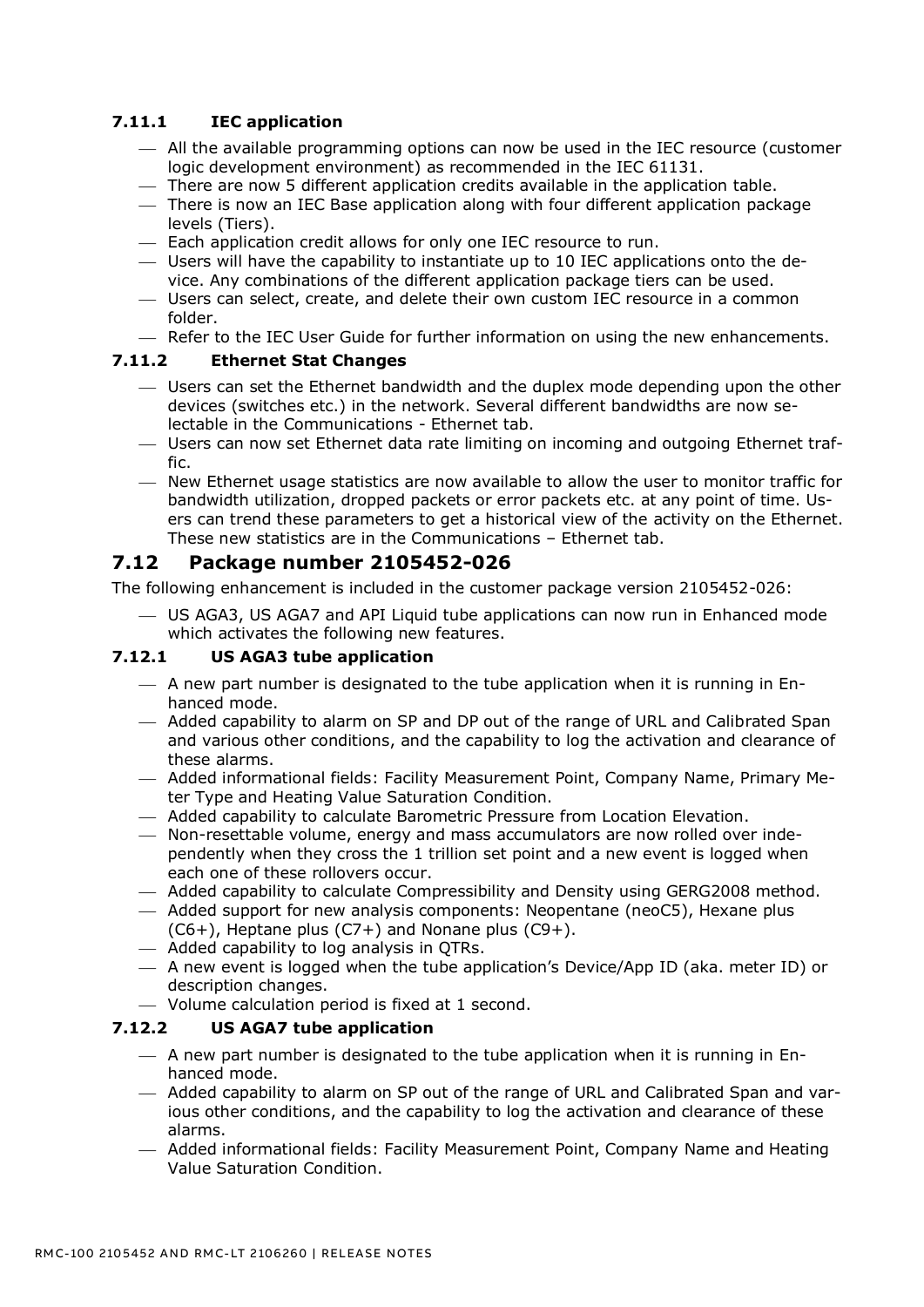- ⎯ Added capability to calculate Barometric Pressure from Location Elevation.
- ⎯ Non-resettable volume, uncorrected volume, energy and mass accumulators are now rolled over independently when they cross the 1 trillion set point and a new event is logged when each one of these rollovers occurs
- ⎯ Added capability to calculate Compressibility and Density using GERG2008 method.
- ⎯ Added support for new analysis components: Neopentane (neoC5), Hexane plus  $(C6+)$ , Heptane plus  $(C7+)$  and Nonane plus  $(C9+)$ .
- $-$  Added capability to log analysis in QTRs.
- $-$  A new event is logged when the tube application's Device/App ID (aka. meter ID) or description changes.
- $-$  Volume calculation period is forced to be the same as flow period which can be from 1 to 60 seconds by which 60 seconds is divisible.
- ⎯ Added support for various input types: Synchronous Pulse, Manufactured Pulse, Flow Rate and Accumulator.
- ⎯ Added No Flow Cutoff for all input types.
- ⎯ Added support for multi-point K factors.
- ⎯ Added support for multi-point meter factors.
- ⎯ Added calculation and QTR logging of Meter Output (this was Counts for Pulse Inputs for un-Enhanced AGA7 tubes) and IV (this was uncorrected volume for un-Enhanced AGA7 tubes).

#### **7.12.3 API Liquid tube application**

- $-$  A new part number is designated to the tube application when it is running in Enhanced mode.
- $-$  Added capability to alarm on PF out of the range of URL and Calibrated Span and various other conditions, and the capability to log the activation and clearance of these alarms.
- $-$  Added informational fields Facility Measurement Point, Company Name and Primary Meter Type.
- ⎯ Added capability to calculate Barometric Pressure from Location Elevation.
- $-$  A new event is logged when the tube application's Device/App ID (aka. meter ID) or description changes.
- ⎯ Non-resettable indicated volume, indicated standard volume, gross standard volume, net standard volume, sediment and water volume and mass accumulators are now rolled over independently when they cross the 1 million set point and a new event is logged when each one of these rollover occurs.

#### <span id="page-10-0"></span>**7.13 Package number 2105452-025**

No new features.

#### <span id="page-10-1"></span>**7.14 Package number 2105452-022**

No new features.

## <span id="page-10-2"></span>**7.15 Package number 2105452-021**

The following enhancement is included in the customer package version 2105452-021:

 $-$  Added a command to view the ARP cache table from SSH

#### <span id="page-10-3"></span>**7.16 Package number 2105452-020**

No new features.

# <span id="page-10-4"></span>**8 Fixes**

Bug or defect fixes for each version are described in this section.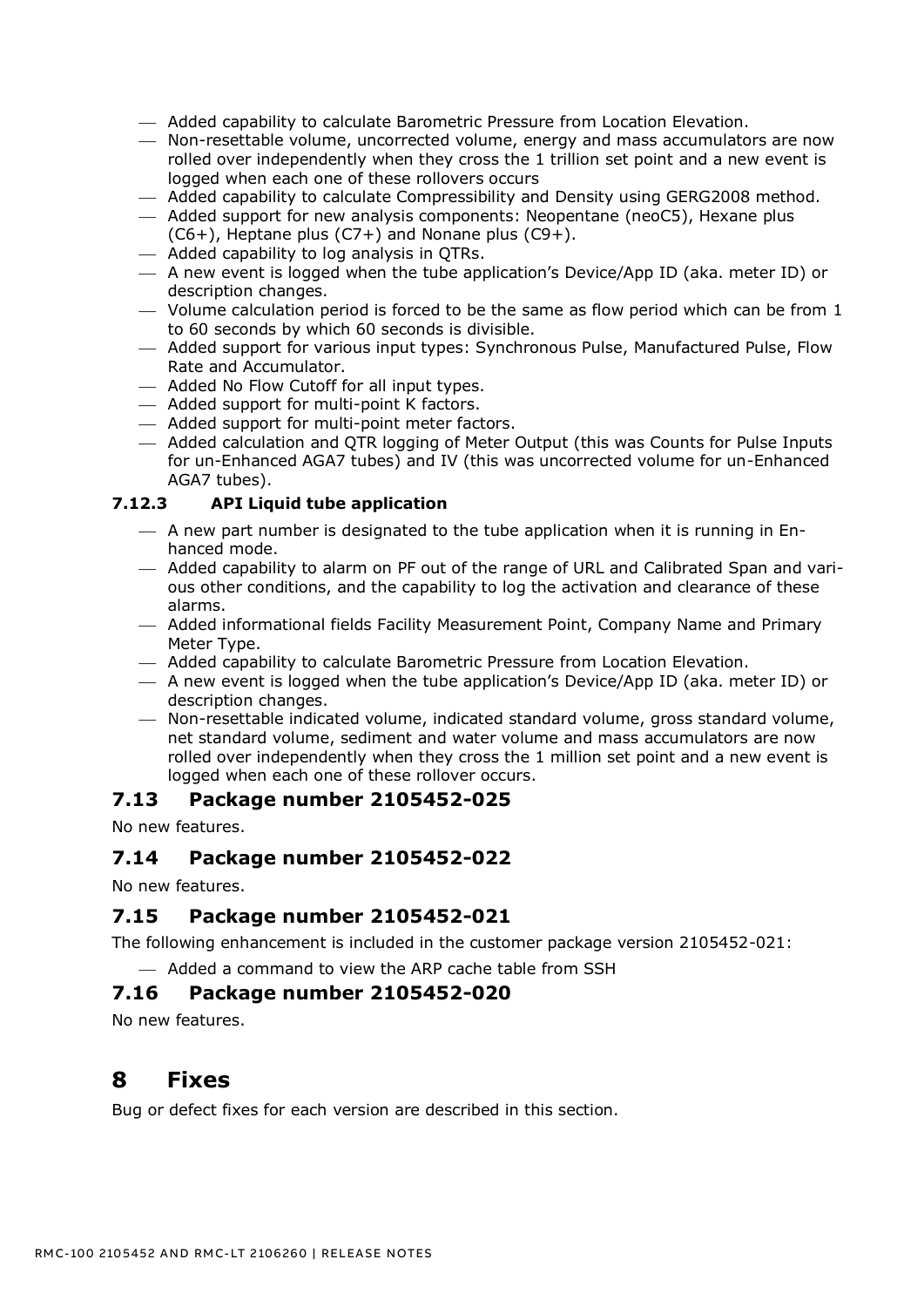

**IMPORTANT NOTE:** Customer package (2105452) versions 027 and 028 were released internally and are skipped in this document.

# <span id="page-11-0"></span>**8.1 Package numbers 2105452-040, 2106260-011 (RMC LITE)**

The following bugs are fixed:

- $-$  12435 Shutdown app fails to trigger on low system voltage.
- 12419 Plunger does not obtain Arrived state.
- 12415 CCRP US-1047295 -QTR shows incorrect Battery Voltage
- ⎯ 12413 High Priority Critical Severity Multiple vulnerabilities can be exploited and result in remote code execution in root context
- $-$  12392 New Tube Alarm  $# 6$  has the wrong name: "Density DE Alarm Bit". The correct name should be "Differential Pressure DE Alarm bit". Only fixed when a new tube is instantiated.
- ⎯ 12360 Gas Lift Rejects Manual Inject Rate
- $-$  12351 –SU Coriolis tube Current tab does display Energy Rate (3.73) as zero on no flow.
- $-$  12325 Unable to rename Data Transfer App (rename is grayed out)

## <span id="page-11-1"></span>**8.2 Package numbers 2105452-039, 2106260-010 (RMC LITE)**

The following bugs are fixed:

- $-$  12387 REST UI- The Register Config Page does not show any variable for the Holding Registers app.
- ⎯ 12393 Device loses MQTT connection with MQTT broker when disabling or enabling data types. Also disabling data type Float, results in Float64 being disabled as well.

#### <span id="page-11-2"></span>**8.3 Package numbers 2105452-038, 2106260-009 (RMC LITE)**

The following bugs are fixed:

- $-$  12363 AI TFIO parameters do not update upon replacement of the module
- ⎯ 12343 Can't set the Watchdog Enable for TFIO DO Module
- ⎯ 12252 Adding a new Holding Register App under Capacity tab are not displaying correct default parameters

#### <span id="page-11-3"></span>**8.4 Package numbers 2105452-037, 2106260-008 (RMC LITE)**

The following bugs are fixed:

- ⎯ 12371 Gas Lift Tubing Length not saved
- 12360 Gas Lift Rejects Manual Inject Rate

## <span id="page-11-4"></span>**8.5 Package numbers 2105452-035, 2106260-006 (RMC LITE)**



**NOTICE – Service disruption.** If you have existing IEC applications instantiated in your device, do not upgrade your device with customer package 2105452-035 (or flash package 2105457-032) until you have reviewed the known issues for this package in section [9.1](#page-17-3) [Package number 2105452-039, -010](#page-17-3) (RMC LITE)

[There are several known limitations when configuring the MQTT functionality in the](#page-17-3)  RMC. [Review this carefully before connecting the RMC to a broker.](#page-17-3) 

#### **8.5.1 [Device configuration issues and limits](#page-17-3)**

 $-$  If two RMCs use the same device name for connection to an MQTT broker, [both RMCs go into a connect-disconnect loop \(communication with the bro](#page-17-3)ker cannot [be successfully established\). To avoid this condition, ensure](#page-17-3)  [each device name is unique before connecting the device to an MQTT bro](#page-17-3)[ker.](#page-17-3)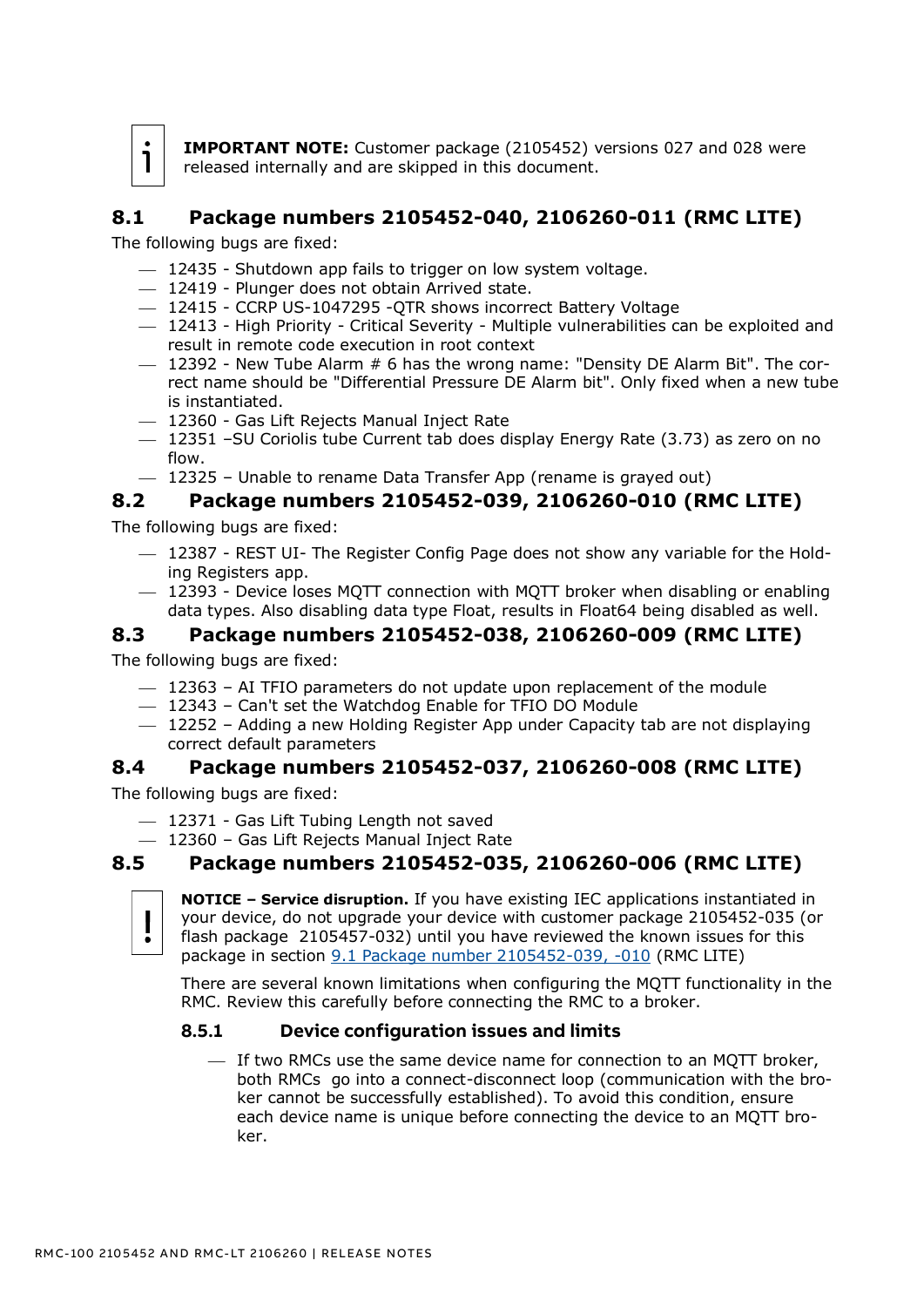⎯ [The RMC does not have the necessary Trusted Platform Module \(TPM\) capa](#page-17-3)[bilities and configuration options for secure in-device storage of certificates.](#page-17-3)  [Users can not upload and manage a chain of certificates for identification](#page-17-3)  [and authentication.](#page-17-3) 

#### **8.5.2 [Application configuration limits](#page-17-3)**

- ⎯ [Enabling or disabling application data publishing is only supported from the](#page-17-3)  MQTT REST UI. [PCCU does not support any MQTT configuration options.](#page-17-3)  [PCCU only provides a way to enable the MQTT REST Interface and the](#page-17-3)  [MQTT client functionality \(for connection to MQTT brokers\).](#page-17-3)
- $-$  [When publishing trend data publishing for multiple trends, the trend log pe](#page-17-3)[riod must be the same across the different trend files. Also, the same regis](#page-17-3)[ters cannot be declared either in a Trend file or across different files more](#page-17-3)  [than once.](#page-17-3)
- The trend log period should be greater than 10 seconds across each trend [file.](#page-17-3)
- ⎯ [Trend definitions for an application on the REST user interface may not be](#page-17-3)  [updated correctly if the associated trend file is deleted in PCCU.](#page-17-3)
- ⎯ [Alarm definitions for an application on the REST user interface may not be](#page-17-3)  [updated correctly if the associated Alarm app is deleted in PCCU.](#page-17-3)
- $-$  A register's name in the Holding Registers application cannot start with a [space or null character.](#page-17-3)
- ⎯ [Due to RMC's memory limitation, the maximum number of Holding Regis](#page-17-3)[ters app instances supported is: 30 instances with a maximum](#page-17-3) of 1000 reg[isters per instance.](#page-17-3)
- ⎯ [Using duplicate names when configuring Holding Registers](#page-17-3) application in[stances and data types in PCCU causes errors in the REST Interface](#page-17-3) (data is [not display correctly\). To avoid issues on the REST interface, do not use du](#page-17-3)[plicate names when configuring holding registers in PCCU. Make sure all](#page-17-3)  [names are unique.](#page-17-3)

#### **8.5.3 [Application data limits](#page-17-3)**

[When implementing MQTT take in consideration the following limits:](#page-17-3)

[Snapshot data:](#page-17-3)

- $-$  Alarm Application: A maximum of 30 instances with a maximum of 1000 [alarm variables per instance](#page-17-3)
	- − [Trend Application: A Maximum of 50 trend files](#page-17-3)

[Application data:](#page-17-3)

- ⎯ [Maximum number of reference](#page-17-3) registers allowed:
	- − [For Shutdown: 8 each for Wells, AI, DI,](#page-17-3) and DO
	- − [For API Liquid SU: 12 for Meter Factor references and 11 for](#page-17-3) K Factor [references](#page-17-3)
	- − [Holding Registers: A maximum of 30 instances with a maximum of 1000](#page-17-3)  [registers per instance](#page-17-3)

[Package number 2105452-034, -035.](#page-17-3) Do not start new IEC applications on your RMC-100 until you have carefully reviewed technical bulletin [2107406TB-TB218.](https://search.abb.com/library/Download.aspx?DocumentID=TekBul%20218&LanguageCode=en&DocumentPartId=2107406TB-TB218&Action=Launch)

- $-$  12271 Wedge gas 'fixed analysis data' not summing user entered values.
- $-$  12205 Loading XRC config causes RMC cpu frequency to change
- ⎯ 12197 Station App does not correctly show Period Uncorrected Vol for AGA7 tube and LIQUID APP
- $-$  12184 CCRP US-1018501 Upgrading RMC from flash version -030 to -031 fails when the RMC is running customer config
- $-$  12145 API Liquid app, K factor register (app.7.3) does not update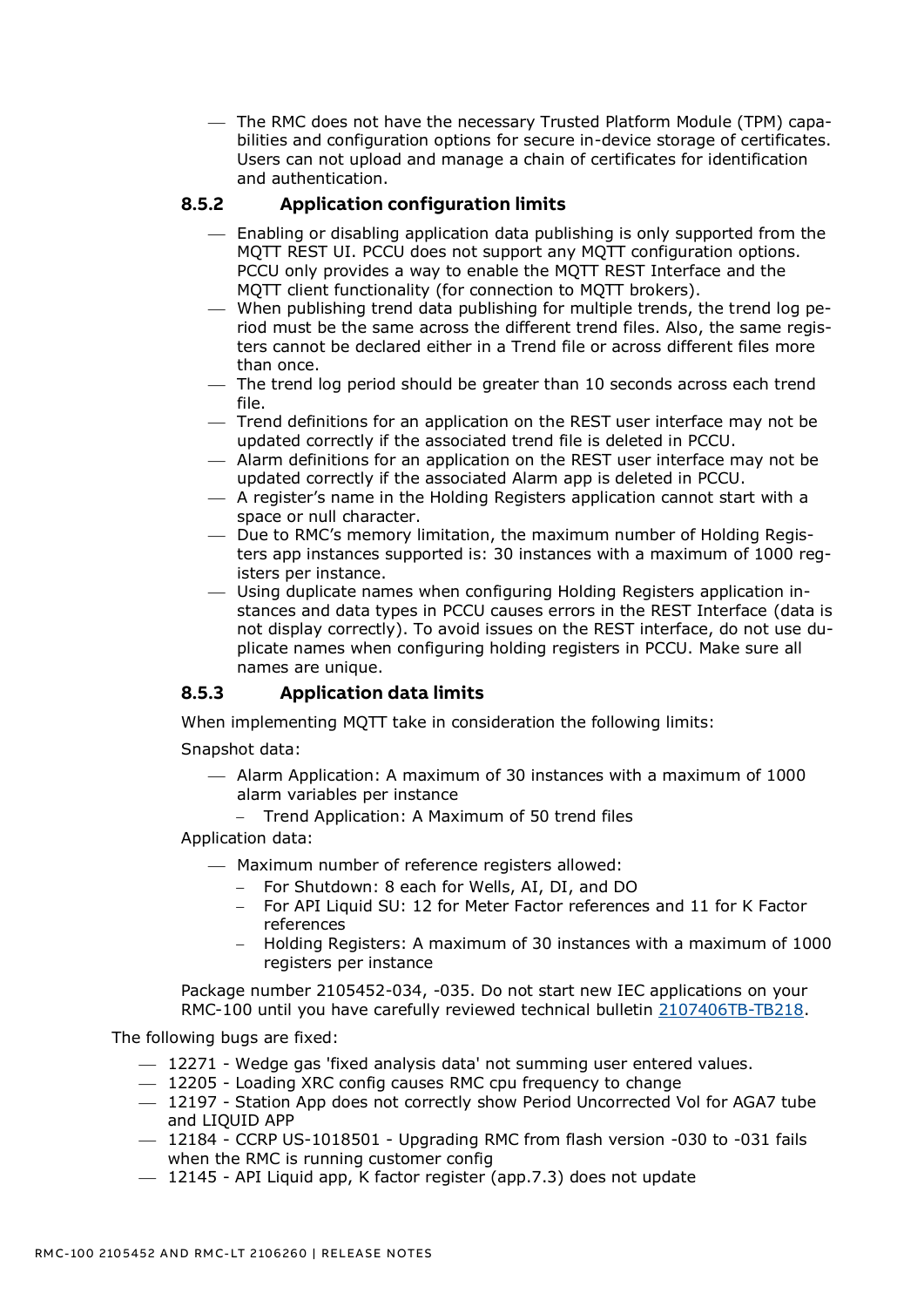- $-$  12138 RMC Totalflow.log has grown to 3295 KB. It is logging error twice a minute.
- $-$  11837 When adding a new trend and clicking on pre-existing trend it auto populates the new trend with all those variables.
- $-$  11790 Cannot add xx.xx.xxxxx 9 Digit registers to Alarms app
- $-$  11642 CCRP US-983778, Alarm app register app.array.256 changes to app.array.0
- ⎯ 9153 Alarm App: Maximum register array size for Input Reg, Thres Reg and Trigger Reg is 255
- $-$  8601 Alarm app only stores index as int8 instead of int16

#### <span id="page-13-0"></span>**8.6 Package numbers 2105452-034 and 2106260-005**

**NOTICE – Service disruption.** If you have existing IEC applications instantiated in your device, do not upgrade your device with customer package 2105452-034 (or flash package 2105457-031) until you have reviewed the known issues for this package in section [9.1](#page-17-3) [Package number 2105452-039, -010](#page-17-3) (RMC LITE)

[There are several known limitations when configuring the MQTT functionality in the](#page-17-3)  RMC. [Review this carefully before connecting the RMC to a broker.](#page-17-3) 

#### **8.6.1 [Device configuration issues and limits](#page-17-3)**

- ⎯ [If two RMCs use the same device name for connection to an MQTT broker,](#page-17-3)  [both RMCs go into a connect-disconnect loop \(communication with the bro](#page-17-3)ker cannot [be successfully established\). To avoid this condition, ensure](#page-17-3)  [each device name is unique before connecting the device to an MQTT bro](#page-17-3)[ker.](#page-17-3)
- ⎯ [The RMC does not have the necessary Trusted Platform Module \(TPM\) capa](#page-17-3)[bilities and configuration options for secure in-device storage of certificates.](#page-17-3)  [Users can not upload and manage a chain of certificates for identification](#page-17-3)  [and authentication.](#page-17-3)

#### **8.6.2 [Application configuration limits](#page-17-3)**

- $-$  Enabling or disabling application data publishing is only supported from the MQTT REST UI. [PCCU does not support any MQTT configuration options.](#page-17-3)  [PCCU only provides a way to enable the MQTT REST Interface and the](#page-17-3)  [MQTT client functionality \(for connection to MQTT brokers\).](#page-17-3)
- $-$  [When publishing trend data publishing for multiple trends, the trend log pe](#page-17-3)[riod must be the same across the different trend files. Also, the same regis](#page-17-3)[ters cannot be declared either in a Trend file or across different files more](#page-17-3)  [than once.](#page-17-3)
- $-$  The trend log period should be greater than 10 seconds across each trend [file.](#page-17-3)
- ⎯ [Trend definitions for an application on the REST user interface may not be](#page-17-3)  [updated correctly if the associated trend file is deleted in PCCU.](#page-17-3)
- $-$  Alarm definitions for an application on the REST user interface may not be [updated correctly if the associated Alarm app is deleted in PCCU.](#page-17-3)
- $-$  A register's name in the Holding Registers application cannot start with a [space or null character.](#page-17-3)
- $-$  [Due to RMC's memory limitation, the maximum number of Holding Regis](#page-17-3)[ters app instances supported is: 30 instances with a maximum](#page-17-3) of 1000 reg[isters per instance.](#page-17-3)
- ⎯ [Using duplicate names when configuring Holding Registers](#page-17-3) application in[stances and data types in PCCU causes errors in the REST Interface](#page-17-3) (data is [not display correctly\). To avoid issues on the REST interface, do not use du](#page-17-3)[plicate names when configuring holding registers in PCCU. Make sure all](#page-17-3)  [names are unique.](#page-17-3)

#### **8.6.3 [Application data limits](#page-17-3)**

[When implementing MQTT take in consideration the following limits:](#page-17-3)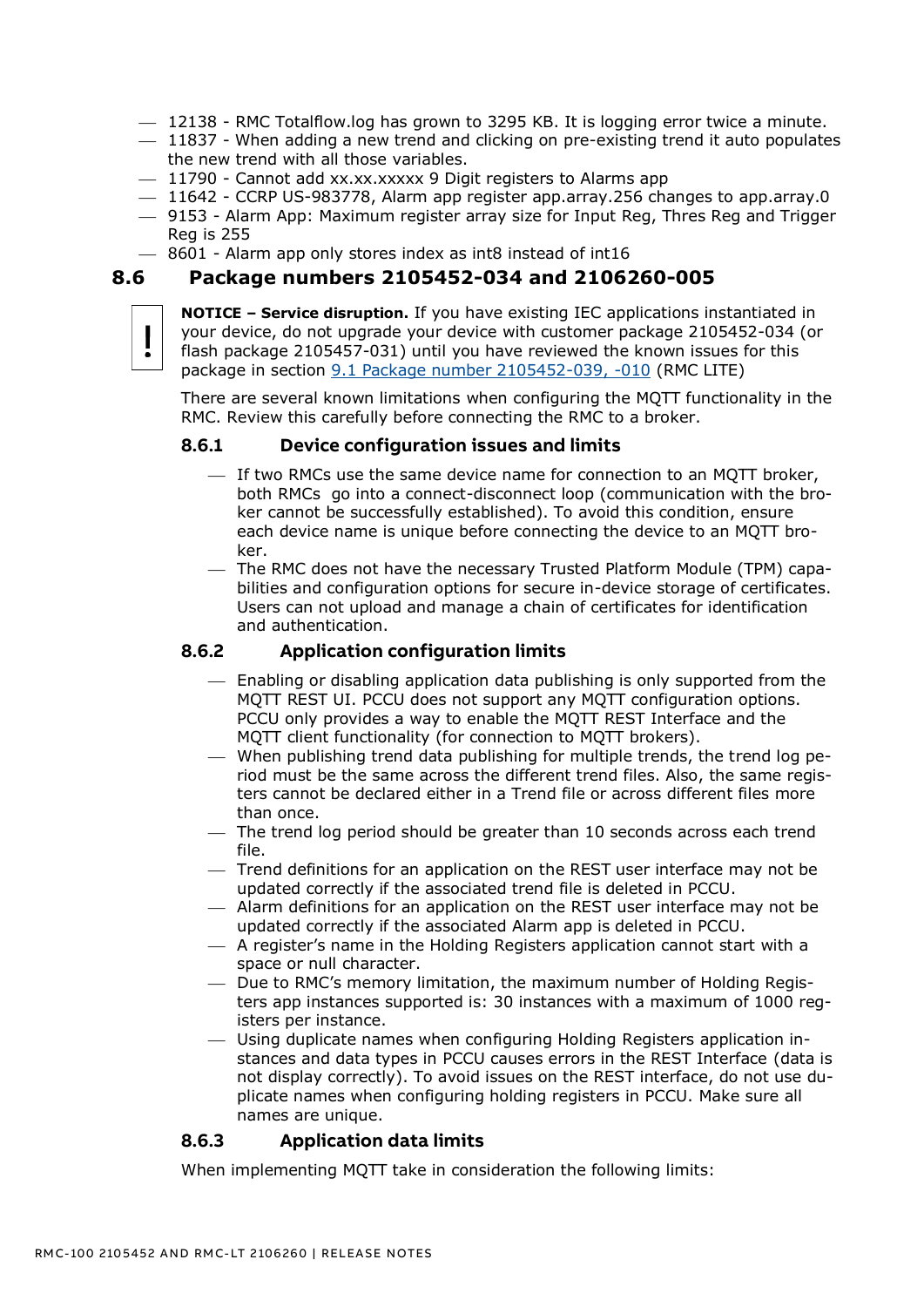[Snapshot data:](#page-17-3)

- ⎯ [Alarm Application: A maximum of 30 instances with a maximum of 1000](#page-17-3)  [alarm variables per instance](#page-17-3)
	- − [Trend Application: A Maximum of 50 trend files](#page-17-3)

[Application data:](#page-17-3)

- $-$  [Maximum number of reference](#page-17-3) registers allowed:
	- − [For Shutdown: 8 each for Wells, AI, DI,](#page-17-3) and DO
	- − [For API Liquid SU: 12 for Meter Factor references and 11 for](#page-17-3) K Factor [references](#page-17-3)
	- − [Holding Registers: A maximum of 30 instances with a maximum of 1000](#page-17-3)  [registers per instance](#page-17-3)

[Package number 2105452-034, -035.](#page-17-3) Do not start new IEC applications on your RMC-100 until you have carefully reviewed technical bulletin [2107406TB-TB218.](https://search.abb.com/library/Download.aspx?DocumentID=TekBul%20218&LanguageCode=en&DocumentPartId=2107406TB-TB218&Action=Launch)

The following bugs are fixed:

- ⎯ CCRP US-993525 RMC controller running IEC applications can become unresponsive.
- ⎯ CCRP US-996744 tfData config folder was deleted when customer upgraded RMC-100 OS and flash.
- ⎯ CCRP US-999839 Customer-built Isagraf causes high cpu load.
- $-$  12089 PCCU crashes when moving cursor over the trend graph view.
- $-$  12093 Application Licensing not applied to general applications instantiated outside of the application table.

#### <span id="page-14-0"></span>**8.7 Package number 2105452-033**

| <b>Bug number Description</b> |                                                                                                                                                                                                                   |  |  |
|-------------------------------|-------------------------------------------------------------------------------------------------------------------------------------------------------------------------------------------------------------------|--|--|
| 11014                         | PCCU Ethernet tab has no scroll bar to see full screen content.                                                                                                                                                   |  |  |
| 11351                         | PCCU Last Calc Doubles tab is displaying incorrect value for Stock Tank Flow<br>Rate.                                                                                                                             |  |  |
| 11367                         | Part number of Applications (0.5.app) do not show on Display. Required for<br>BLM.                                                                                                                                |  |  |
| 11311                         | Liquid Coriolis interface quits polling on loss of power to Coriolis.                                                                                                                                             |  |  |
| 11276                         | Liquid Coriolis does not increment Error Poll to its set limit.                                                                                                                                                   |  |  |
| 10306                         | When testing the Liquid Coriolis Application using BLM flash 2104340-035 if<br>the                                                                                                                                |  |  |
|                               | Coriolis meter is unplugged from its comm port while operating and then<br>plugged back in, the meter does not auto-recover.                                                                                      |  |  |
| 10172                         | Liquid Coriolis App Exceeds Error Limits.                                                                                                                                                                         |  |  |
| 10043                         | Data from the Liquid Coriolis Help Files not available.                                                                                                                                                           |  |  |
| 9421                          | Liquid Coriolis Help files not available.                                                                                                                                                                         |  |  |
| 9283                          | Error Limit (0-60) and Timeout (10-3600) of fields values are out of range dis-<br>playing incorrect limit message until either Error Limit or Timeout field is put<br>back within their allowable ranges.        |  |  |
| 9262                          | PCCU locks up after error message shows in the Communication Setup tab.                                                                                                                                           |  |  |
| 9211                          | Coriolis Meter and Micro Motion is displaying Advanced Tab in Basic and Ad-<br>vanced Modes. Should only display in Expert mode. The requirement to display<br>Advanced tab only in Expert mode has been removed. |  |  |
| 11295                         | TFIO will not show up after custom config is loaded.                                                                                                                                                              |  |  |
| 11504                         | Operations app forgets its station name after a shutdown/reset command.                                                                                                                                           |  |  |
| 11548                         | Gas Coriolis CFX output shows AGA7 Calculation Method.                                                                                                                                                            |  |  |
| 11513                         | G5 XFC - Valve control application cannot write to VC module (address 0) AO<br>output. Get 'Undefined' or 'NAN' in the AO output registers.                                                                       |  |  |
| 11390                         | Cannot transfer more than 1 IEC credit for all Tiers (1, 2, 3, and 4).                                                                                                                                            |  |  |
| 11709                         | The description field for holding registers is not correct.                                                                                                                                                       |  |  |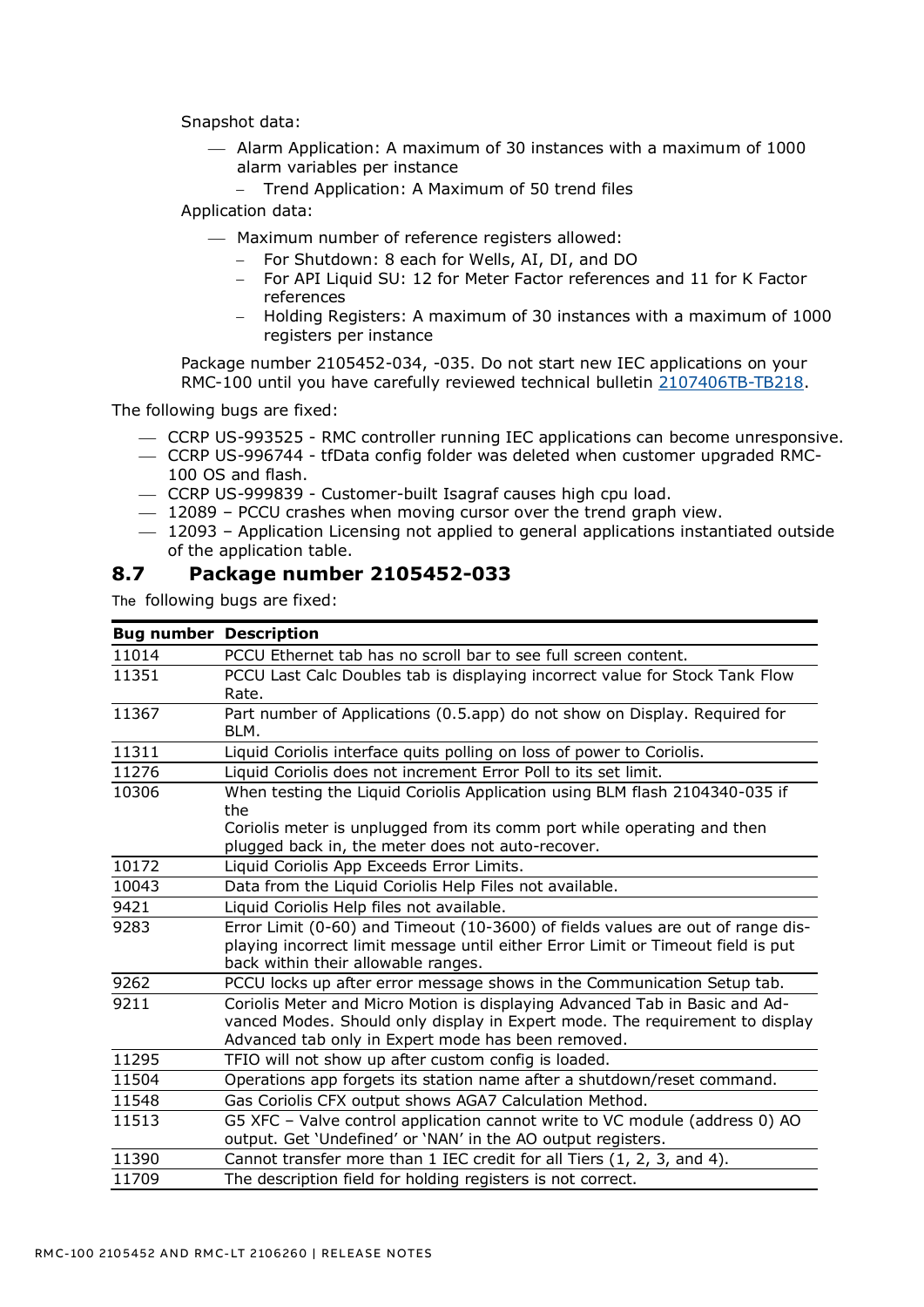| <b>Bug number</b> | <b>Description</b>                                                                                                                |  |  |
|-------------------|-----------------------------------------------------------------------------------------------------------------------------------|--|--|
| 11589             | Holding registers 950 and higher always show value 0.                                                                             |  |  |
| 11694             | Operations Periodic tab, rows 256 and greater show a blank Interval field.                                                        |  |  |
| 10641             | Operation Playback files will not handle a negative value.                                                                        |  |  |
| 11784             | Operations - Write playback block after changing Pause status via automation.                                                     |  |  |
| 11556             | Laptop File Utility GUI would not display Created Date Column.                                                                    |  |  |
| 11805             | The sampler accumulator keeps incrementing when there is no flow and the<br>volume accumulator keeps accumulating during no flow. |  |  |
| 11860             | Holding registers (Holding & Oper & PID & Comm) cannot be set to size zero.                                                       |  |  |
| 11928             | G5 - API Liquid App accumulates negative flow rates.                                                                              |  |  |
| 11950             | Unable to change Gauge Pressure Group for SU Tubes. Calc tests are failing                                                        |  |  |
| 7460              | Save and restore functionality of XRC doesn't work when the flash folder con-<br>tains a .csv file (for playback operations).     |  |  |
| 11942             | After allowing the RMC to run over a period, the device can no longer be ac-<br>cessed.                                           |  |  |
| 11939             | Digital Oilfield is turned on by default when it should be disabled.                                                              |  |  |
| 11979             | PCCU show multiple INI errors as AGA3 is interpreted as an IO app.                                                                |  |  |
| 11349             | Standard AGA3 help file for General tab is missing information.                                                                   |  |  |

## <span id="page-15-0"></span>**8.8 Package number 2105452-032**

The following bugs are fixed:

 $-$  11581 – I/O Subsystem communication improvements for SYNC CAN.

#### <span id="page-15-1"></span>**8.9 Package number 2105452-031**

The following bugs are fixed:

- $-$  11303 Memory leak exists that may cause devices to watchdog timeout and reset once memory has been exhausted.
- $-$  11449 Watchdog resets due to IO Subsystem communication performance issues.

#### <span id="page-15-2"></span>**8.10 Package number 2105452-030**

- $-$  10469 IEC app overwrites station app register.
- 10518 CFX Output showing Gauge instead of Absolute for some G3 devices.
- $-$  10533 PID app will not retain Station name.
- $-$  10570 Shutdown app forgets configuration settings on DIs and AIs tabs.
- ⎯ 10751 AGA7 Enhanced reports show Ultrasonic as "Sonic".
- $-$  11042 Product management wants to limit the number of applications on G5-Uflo to 24.
- $-$  11043 G4 Simulator should be updated to include fix for Light Hydros (refer to bug 10978).
- $-$  11085 Liquid tube app "Pulses Min" column in PCCU Laptop Daily View always shows zero when primary meter type is Coriolis, PD or Other.
- $-11156$  Comm app port name is not saved to cold configurations.
- $-$  11157 Operations app holding register array size not saved for value 0.
- $-$  11159 G5 RMC reset (same fix made on X Series). (The Issue was discovered to occur with IEC applications instantiated. It was found that when Isagraf started, it would get a copy of its file descriptors from Totalflow. Both Totalflow and Isagraf would get a copy of the USB file descriptors during start up. When 32-bit loader connection is established through USB, Totalflow would close its handle in order to hand it over to deviceloader. But ISaGRAF process would still have its copy of the handle. When USB was unplugged and plugged back in would cause the TTY driver to generate a hang-up signal to deviceloader process group causing the device reset).
- 11161 Corrupt operations app configurations on the periodic tab (G5 RMC).
- $-$  11163 Analysis Trend Application not creating analysis files (G5 RMC)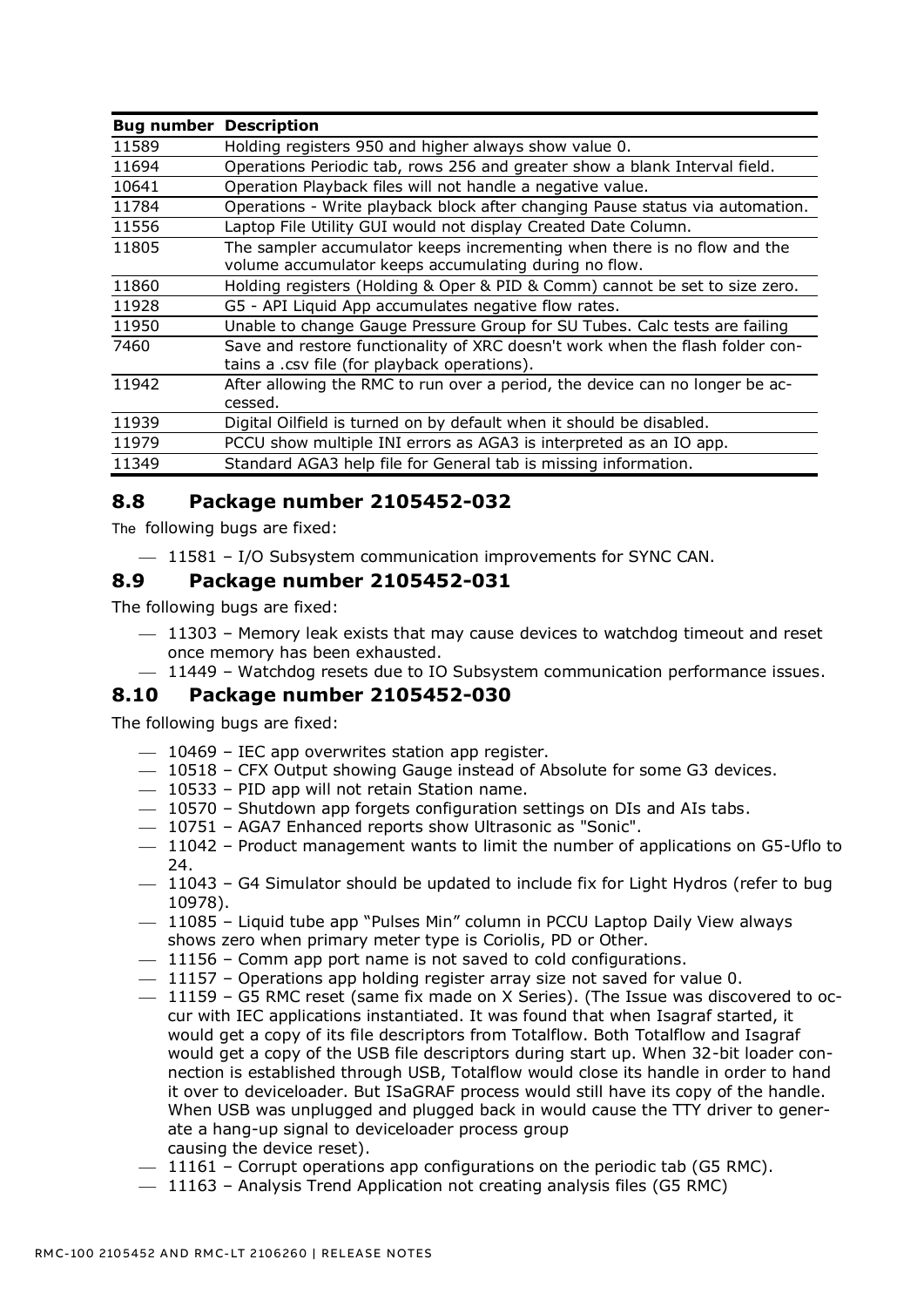- $-$  11165 SU Liquid tube with primary meter type of Coriolis is missing the Indicated Standard Volume column in the View Daily Flow Data and Log Period Data tabs.
- $-$  11177 API LIQUID SU embedded app does not correctly average PF, TF, Meter Factor, Ctl, Cpl of Log Period Data after a Warm Start.

#### <span id="page-16-0"></span>**8.11 Package number 2105452-029.**

The following bug is fixed:

 $-$  10978 – Light Hydrocarbon calculations were incorrect for liquid volumes whenever the density is less than 611 kg/m3. Calculations updated and are now correct.

#### <span id="page-16-1"></span>**8.12 Package number 2105452-026**

The following bugs are fixed:

- $-$  10567 API Liquid App logs Flowing API Gravity incorrectly, when Input Density unit is in API and the input Flowing Density varies during a log period
- $-$  10566 Memory leaks in Oil Custody Transfer app and Liquid Coriolis Data Interface app.
- $-$  10389 Setting a Totalflow device to an invalid volume calculation type can crash the device.
- $-$  10322 Remote configuration of Trip Contacts for AGA7 "DP/AVol/UVol" and SULIQUID "IV/PM/IV FR/Mass FR" not working
- ⎯ 10314 Totalflow Crashes on a customer's Modbus/TCP Server Configuration.
- $-$  10282 Operations Periodic function R1 > Out does not transfer the value of input register of type AI such as 7.4.0 to output register of type Float such as 9.0.0.
- $-$  10280 Bad value logged for Density in Liquid app when there is no flow.
- $-$  10270 Oil Custody Transfer App causes a crash when used without a Level Master App.
- ⎯ 10269 API liquid tube not being updated by Micromotion Coriolis via Liquid Coriolis Data Interface app.
- $-$  10084 Device not returning the correct IV formula for Sum(Counts / k-factor)  $*$  m.
- ⎯ 10059 G5 out of memory for trends when using Remote Trend System.
- ⎯ 9789 Coriolis Data Fields Disappear on Coriolis Liquid Interface app screen

#### <span id="page-16-2"></span>**8.13 Package number 2105452-025**

The following bugs are fixed:

- $-$  10284 Observe late counts when connected to several XMVs. Use a MOXA device and set the Response Delay to 0.
- $-$  10228 LCD display on device will continue to show a Loading message upon startup if there is no Device application present.
- ⎯ 9685 Watchdog resets may be experienced by devices that result in restarts.

#### <span id="page-16-3"></span>**8.14 Package number 2105452-022**

- ⎯ 10244 Trend File Utilities Application may display Trend.cfg and other non-related files within the list of Trend Files.
- $-$  10220 More diagnostics data added to the Linux kernel logs to aid in troubleshooting.
- $-$  10219 The Core Dumps directory do not have read permissions for the Totalflow user key.
- $-$  10215 Reading string registers from terminal mode displays corrupted data due to buffer not being cleared between consecutive register get calls.
- $-$  10208 System Log's reset status lacks information.
- $-$  10206 Oil Custody Transfer application causes a crash when used without a Level-Master application.
- $-$  10205 Modbus corruption issue occurring in the field during calibration of RMC.
- $-$  10204 TFIO Modules disappear after watchdog reset.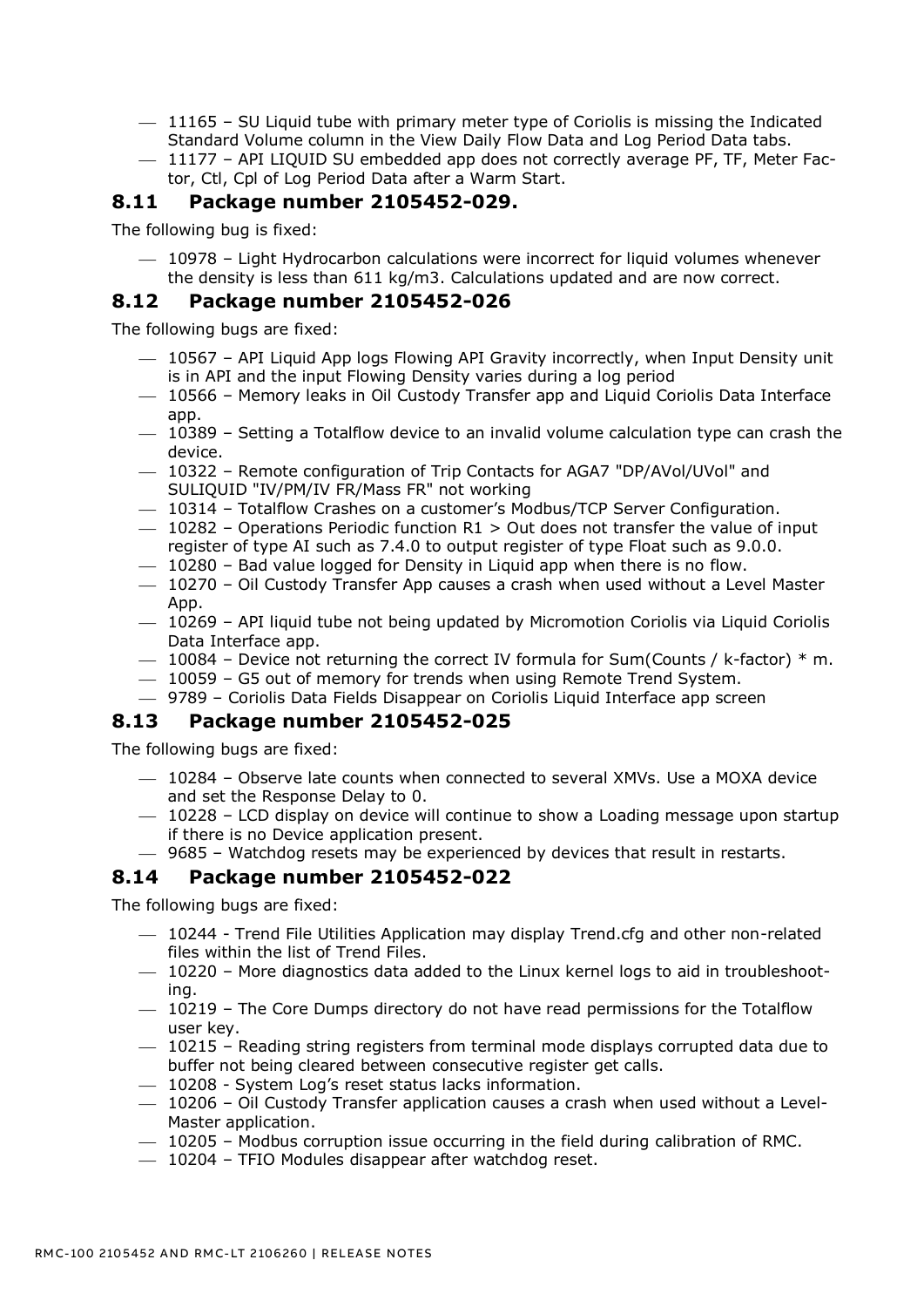- $-$  10086 During calibration process the checks and calibration points are duplicated even though the current readings are correct on new units.
- ⎯ 10045 RMC Operation may lock up and eventually watchdog reset when changing the number of periodic operations.
- ⎯ 9989 Security measures added for denial of service attacks and port flooding. SSH and SFTP have been upgraded to latest versions.
- $-$  9967 Unit Conversion APP not saving files to TFCold during update to ColdStart.
- $-$  9984 RMC-100 Display App and Units Convert system crash.
- $-$  9835 Stopping IEC resource may cause system reset on RMC
- $-$  9816 RMC not restoring large configurations after warm boot of the device.
- ⎯ 9765 Modbus Slave serial locks up device when changing Comm parameters.

#### <span id="page-17-0"></span>**8.15 Package number 2105452-021**

The following bugs are fixed:

- ⎯ 9770 Onboard IO stops working.
- $-$  9855 If the gateway is statically configured, the device should ignore ICMP redirects.
- $-$  9856 The G5 Loader system should not require a shutdown to upgrade software.
- ⎯ 9860 Operations Application: User INI part number not being retained on power cycle and warm start.
- $-$  9891 Slow shutdown and restart of Totalflow during a software upgrade.
- ⎯ 9893 The Coriolis Interface application and the Gas Coriolis application are accessing data from the interface application. This causes the Gas Coriolis to lose one second at the top of hour in Hourly Log Records.

#### <span id="page-17-1"></span>**8.16 Package number 2105452-020**

The following bugs are fixed:

- ⎯ 9684 Multiple Ethernet ports and connections can have an effect on the device being reset due to high amounts of network traffic.
- 9401 Communication speeds lower than 9600 baud from devices communicating with an RMC when using RS-485, can influence data transfers.

# <span id="page-17-2"></span>**9 Known issues and workarounds**

# <span id="page-17-3"></span>**9.1 Package number 2105452-039, -010 (RMC LITE)**

There are several known limitations when configuring the MQTT functionality in the RMC. Review this carefully before connecting the RMC to a broker.

#### **9.1.1 Device configuration issues and limits**

- ⎯ If two RMCs use the same device name for connection to an MQTT broker, both RMCs go into a connect-disconnect loop (communication with the broker cannot be successfully established). To avoid this condition, ensure each device name is unique before connecting the device to an MQTT broker.
- ⎯ The RMC does not have the necessary Trusted Platform Module (TPM) capabilities and configuration options for secure in-device storage of certificates. Users can not upload and manage a chain of certificates for identification and authentication.

#### **9.1.2 Application configuration limits**

- $-$  Enabling or disabling application data publishing is only supported from the MQTT REST UI. PCCU does not support any MQTT configuration options. PCCU only provides a way to enable the MQTT REST Interface and the MQTT client functionality (for connection to MQTT brokers).
- $-$  When publishing trend data publishing for multiple trends, the trend log period must be the same across the different trend files. Also, the same registers cannot be declared either in a Trend file or across different files more than once.
- ⎯ The trend log period should be greater than 10 seconds across each trend file.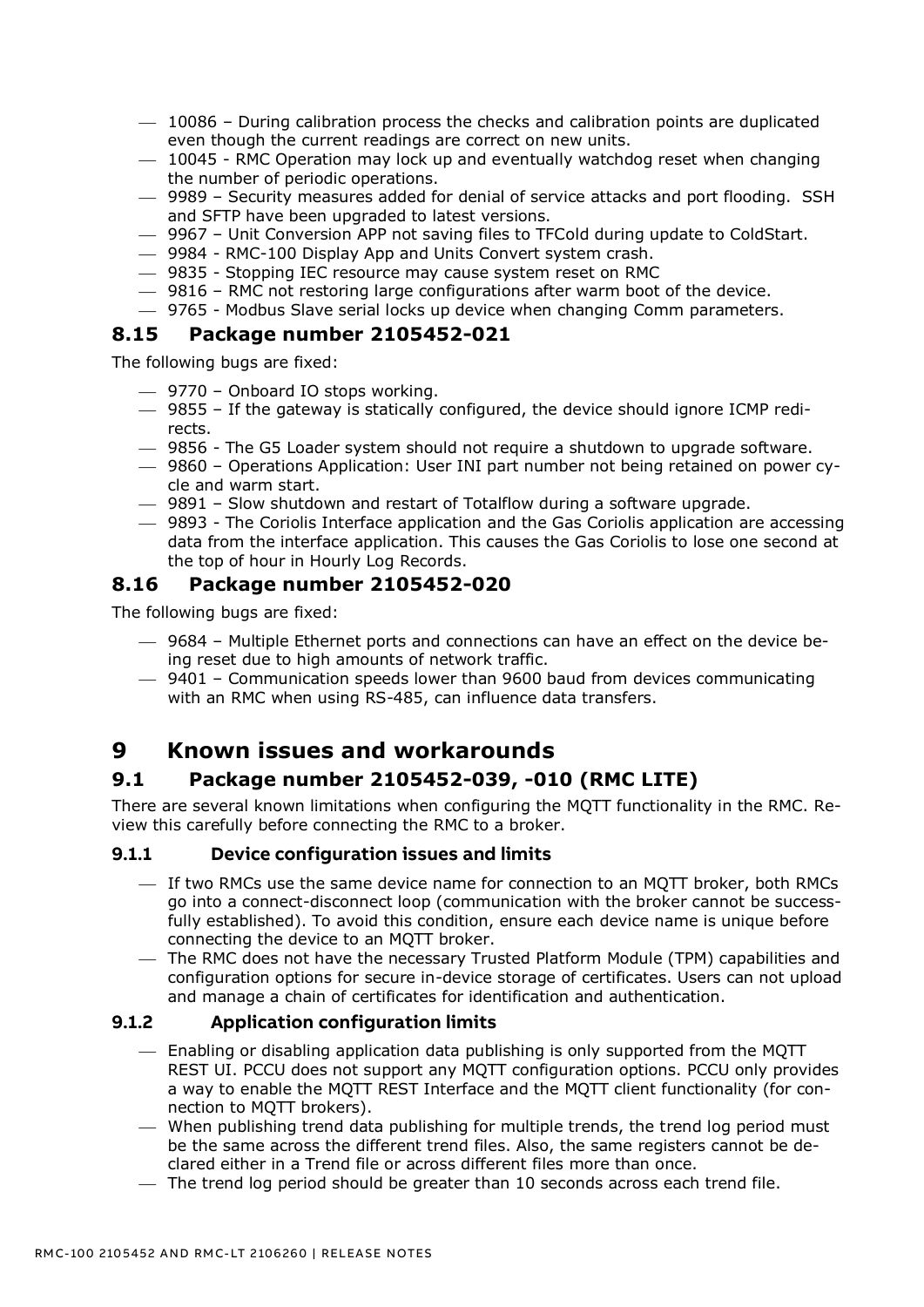- ⎯ Trend definitions for an application on the REST user interface may not be updated correctly if the associated trend file is deleted in PCCU.
- Alarm definitions for an application on the REST user interface may not be updated correctly if the associated Alarm app is deleted in PCCU.
- ⎯ A register's name in the Holding Registers application cannot start with a space or null character.
- ⎯ Due to RMC's memory limitation, the maximum number of Holding Registers app instances supported is: 30 instances with a maximum of 1000 registers per instance.
- ⎯ Using duplicate names when configuring Holding Registers application instances and data types in PCCU causes errors in the REST Interface (data is not display correctly). To avoid issues on the REST interface, do not use duplicate names when configuring holding registers in PCCU. Make sure all names are unique.

#### **9.1.3 Application data limits**

When implementing MQTT take in consideration the following limits:

Snapshot data:

- $-$  Alarm Application: A maximum of 30 instances with a maximum of 1000 alarm variables per instance
	- − Trend Application: A Maximum of 50 trend files

Application data:

- $-$  Maximum number of reference registers allowed:
	- − For Shutdown: 8 each for Wells, AI, DI, and DO
	- − For API Liquid SU: 12 for Meter Factor references and 11 for K Factor references
	- − Holding Registers: A maximum of 30 instances with a maximum of 1000 registers per instance

#### <span id="page-18-0"></span>**9.2 Package number 2105452-034, -035**

Bug 12247 - All existing IEC applications may stop running when starting a new additional IEC application. This may result in loss-of-control of outputs associated with those control algorithms.



**NOTICE – Service disruption.** If you have existing IEC applications instantiated in your device, do not upgrade your device with customer packages 2105452-034 or -035 (or Flash packages 2105457-031 or -032), and start new IEC applications un-

til you have reviewed technical bulletin [2107406TB-TB218.](https://search.abb.com/library/Download.aspx?DocumentID=TekBul%20218&LanguageCode=en&DocumentPartId=2107406TB-TB218&Action=Launch) The bulletin provides recommendations and IEC application restart instructions.

#### <span id="page-18-1"></span>**9.3 Package number 2105452-033**

Bug 11944 – USB connections to devices may lock up while performing one second screen monitors via PCCU or logging into the device for an extended period of time. These lockups usually occur within the PCCU host software that will result in having to restart PCCU. In extreme circumstances, the device may have to be restarted.

## <span id="page-18-2"></span>**9.4 Package number 2105452-031**

11456 – Changing the configuration for the onboard I/O can cause the instantaneous pulse rate to spike momentarily.

## <span id="page-18-3"></span>**9.5 Package number 2105452-029**

10992 – IEC resources that are not activated in an existing configuration or newly downloaded configuration are deleted when the OS and Flash upgrade is downloaded.

Workaround: Before upgrading the OS and Flash on the device:

- 1. Download all IEC resource package files onto the device that could be used in the configuration.
- 2. Download the OS and Flash upgrade.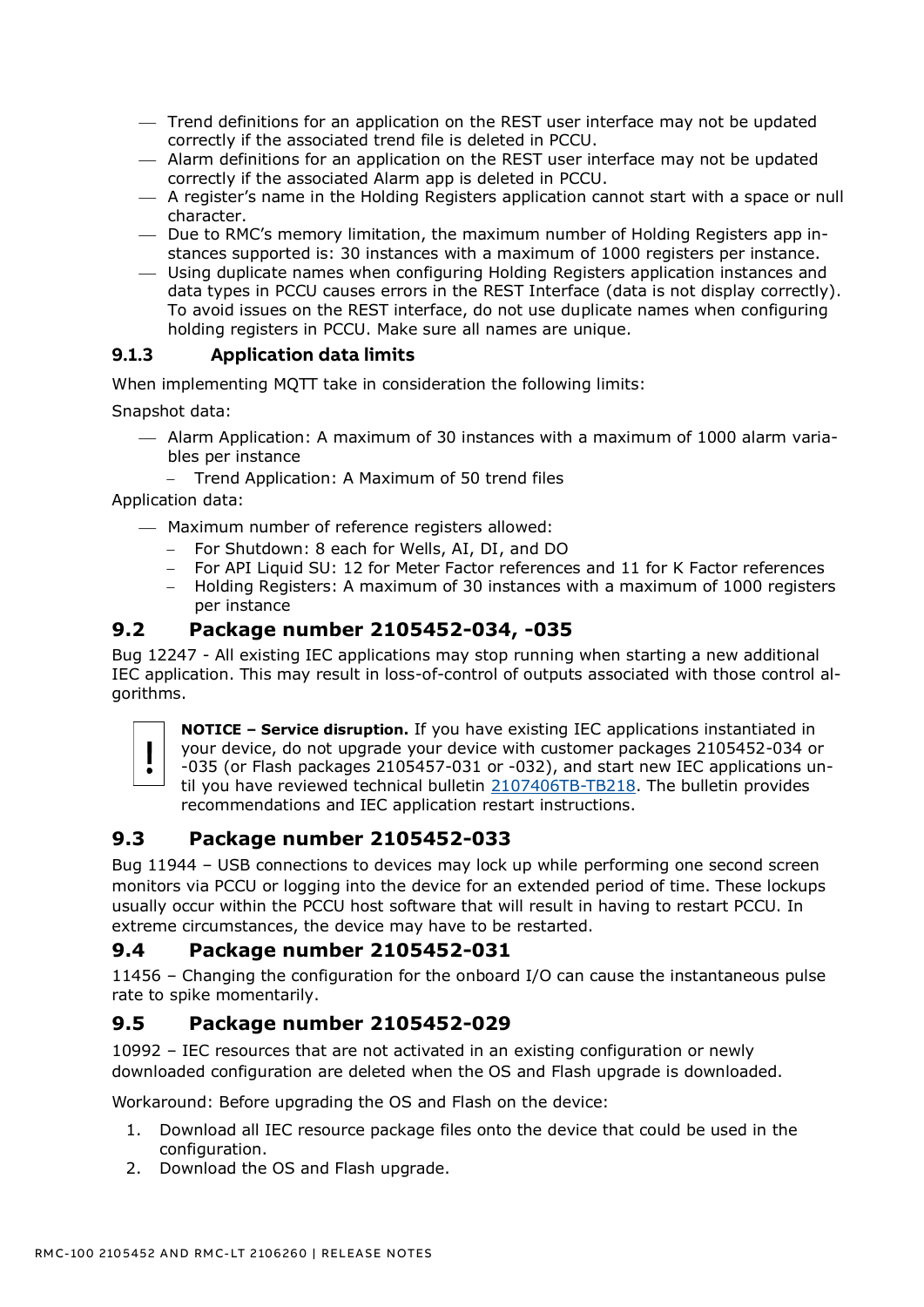11015 – An IEC resource in a TfCold app slot instance that shares the same app slot instance in TfData will be copied to the TfData app slot. The consequence of this issue is that if the user instantiates a different IEC tiered instance than previously used in the same app slot, there can be multiple IEC resources residing in the same app slot instance in TfData.

Workaround: Before reusing the same app slot instance for a different IEC tier:

- 1. From the Application/License Management tab, delete the IEC instance app slot to be reused.
- 2. Go to the Station Setup tab, select **Delete** and Re-create TfCold from the Update Cold Start Configuration (0.21.0) and click **Send**.
- 3. Return to the Application/License Management tab to reuse the app slot instance for the new IEC tier.

# <span id="page-19-0"></span>**10 SHA512 Security Feature**

SHA512 is an algorithm used to confirm the integrity of data that is downloaded from a site. ABB is now providing a checksum value for each software package downloaded from the ABB library that allows users to confirm that no data is missing or was changed during the download. A corresponding SHA file is available in the ABB library for all software packages. Please refer to the [Software package integrity check instructions](http://search.abb.com/library/Download.aspx?DocumentID=ML%2F2107014&LanguageCode=en&DocumentPartId=2107014&Action=Launch) [\(2107014MNAA\)](http://search.abb.com/library/Download.aspx?DocumentID=ML%2F2107014&LanguageCode=en&DocumentPartId=2107014&Action=Launch) for further information on using SHA512.